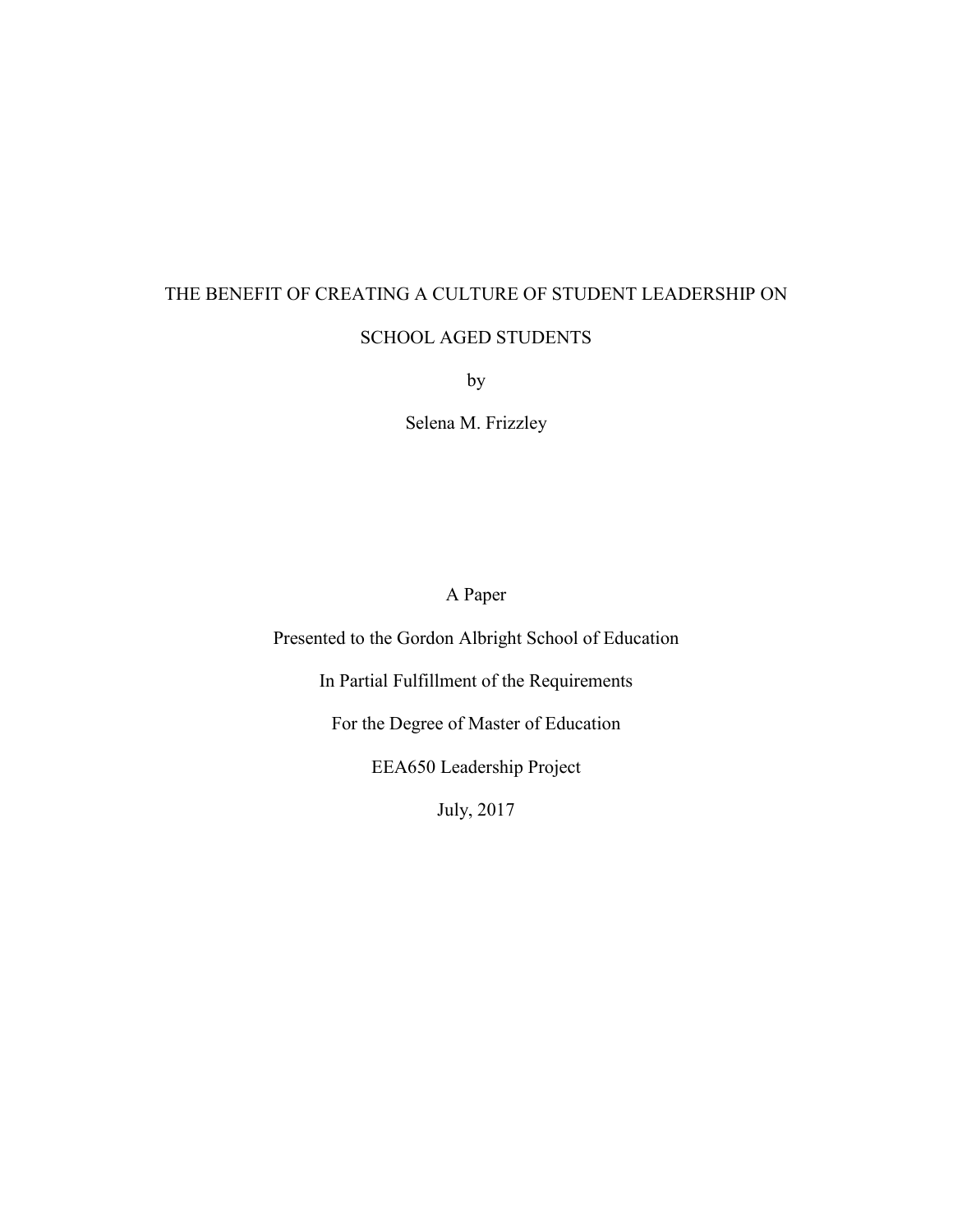The Benefit of Creating a Culture of Student Leadership on

**School Aged Students** 

APPROVED:

 $\dddot{\gamma}$ 

(Faculty Advisor) (Director)

 $\mathcal{H}_{\mathcal{S}}$ 

Acknowledgement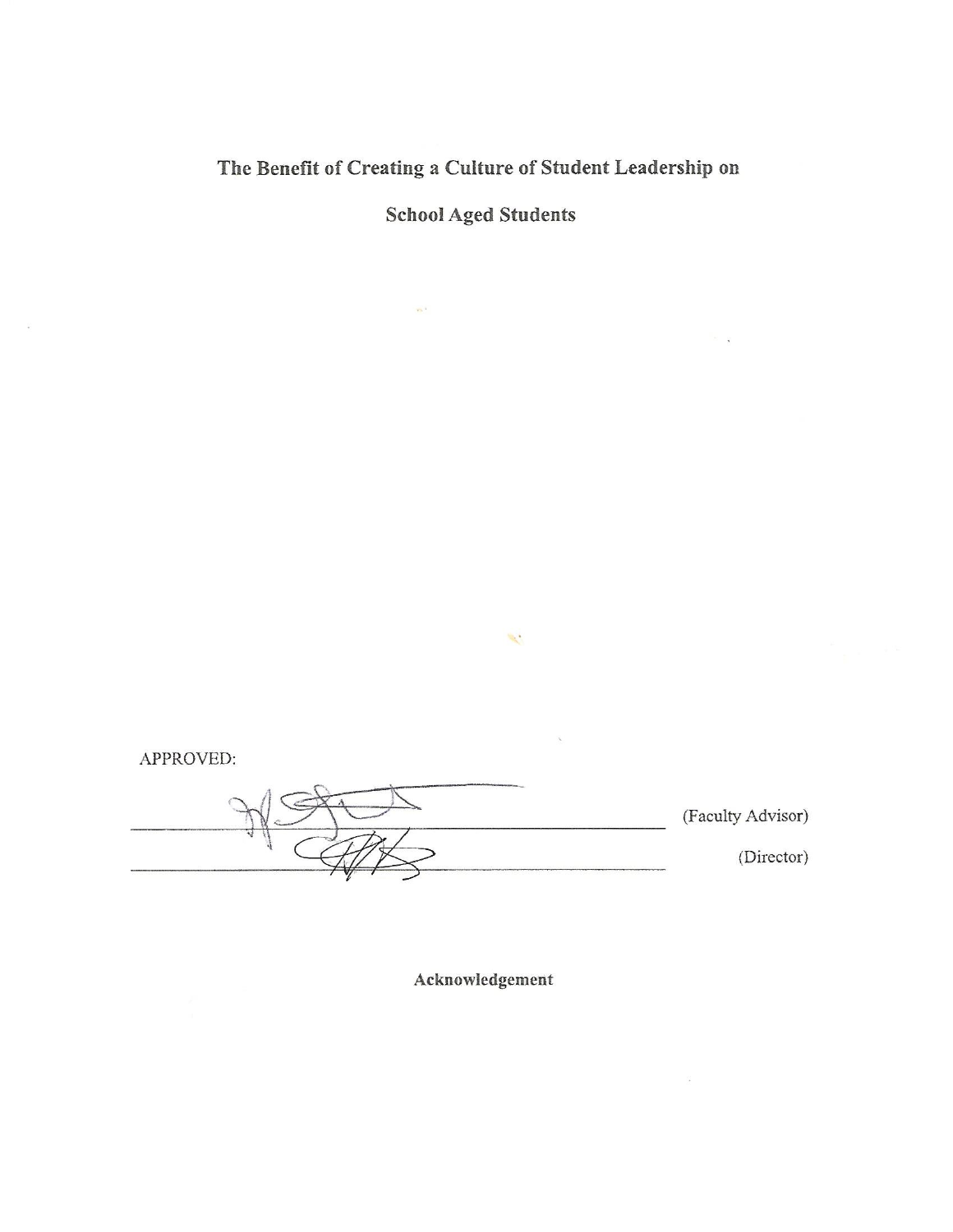#### **Acknowledgement**

<span id="page-2-0"></span>Throughout my time spent working towards the completion of my Masters and writing my Capstone I have had the good fortune to count many friends and family as supporters who constantly cheered me on and forever encouraged me on this journey.

I would like to offer my sincere gratitude to all the incredible instructors from City University of Seattle and my amazing, positive and passionate cohort group that kept me laughing and smiling through all our classes. To my internship supervisor, Anthea Boras, thank you for modeling a love of student leadership and inspiring me to follow my passion and heart. To my advisor, Dr. Paul Stewart, thank you for offering your expertise, advise and support while guiding me through to completion of my internships and Capstone.

I would also like to thank my family for putting our lives on hold for two years for me to pursue my ambitions. To my Husband Devin Frizzley, for your constant support and encouragement and for being the best husband and father to our family. To my boys, Hudson and Henry, for your patience and understanding when I had to be away from home or occupied with my work; I hope you know how much your encouragement meant to me.

To my mother, Homa Trottier, thank you for being a constant source of encouragement and always and for reminding me that I was almost done, even when I had just started my first class. To my mother in-law Myrna and father in-law Gerald Frizzley I will always appreciate your support throughout this process and all of the kindness, extra help and encouragement.

Finally, a special thanks to my two editors, Danielle Siemens and Stephanie Kitchen, for always editing with a smile and with an open heart and mind. It was comforting to know that I had two trusted friends that were ready to offer assistance and support; I am indebted to you both.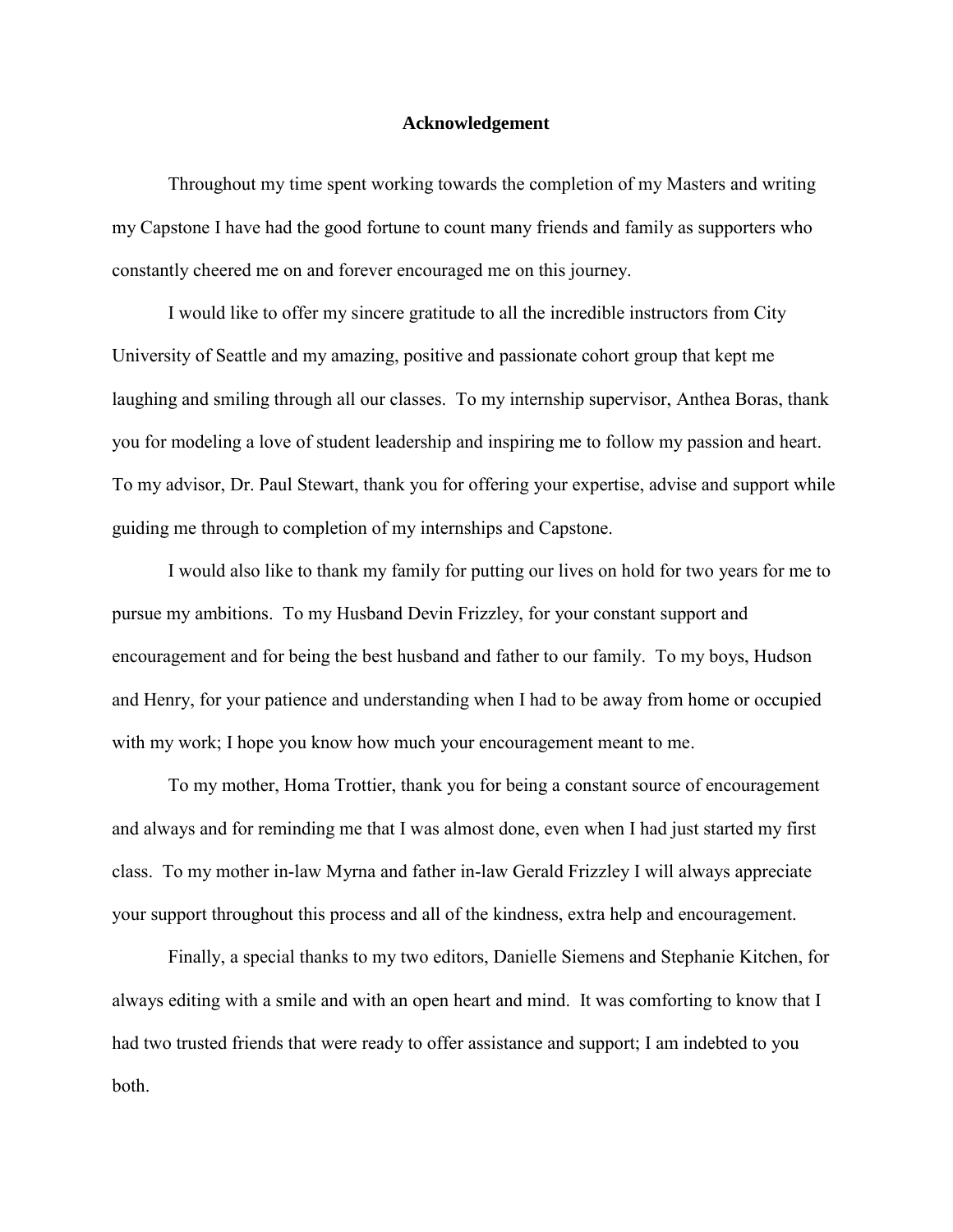#### **Abstract**

<span id="page-3-0"></span>This capstone paper will explore the different theories surrounding the development of leadership in students. Students will learn skills beginning from leadership vocabulary to living and practicing the leadership habits daily. Examining data from several schools that have successfully implemented leadership culture, I assess which models have had the best impact on student success. Drawing on the current research, I argue that the development and implementation of a leadership culture in grade school has a number of positive outcomes including attendance, increased results in literacy and numeracy achievement, behavioural improvements, future success in the workplace and for life. The capstone places particular interest in how leadership affects at risk populations such as First Nations, Metis and Inuit Learners and English Language Learners. Student leadership culture is an opportunity to give all students the chance to be leaders and develop lifelong leadership skills to benefit them throughout their lives.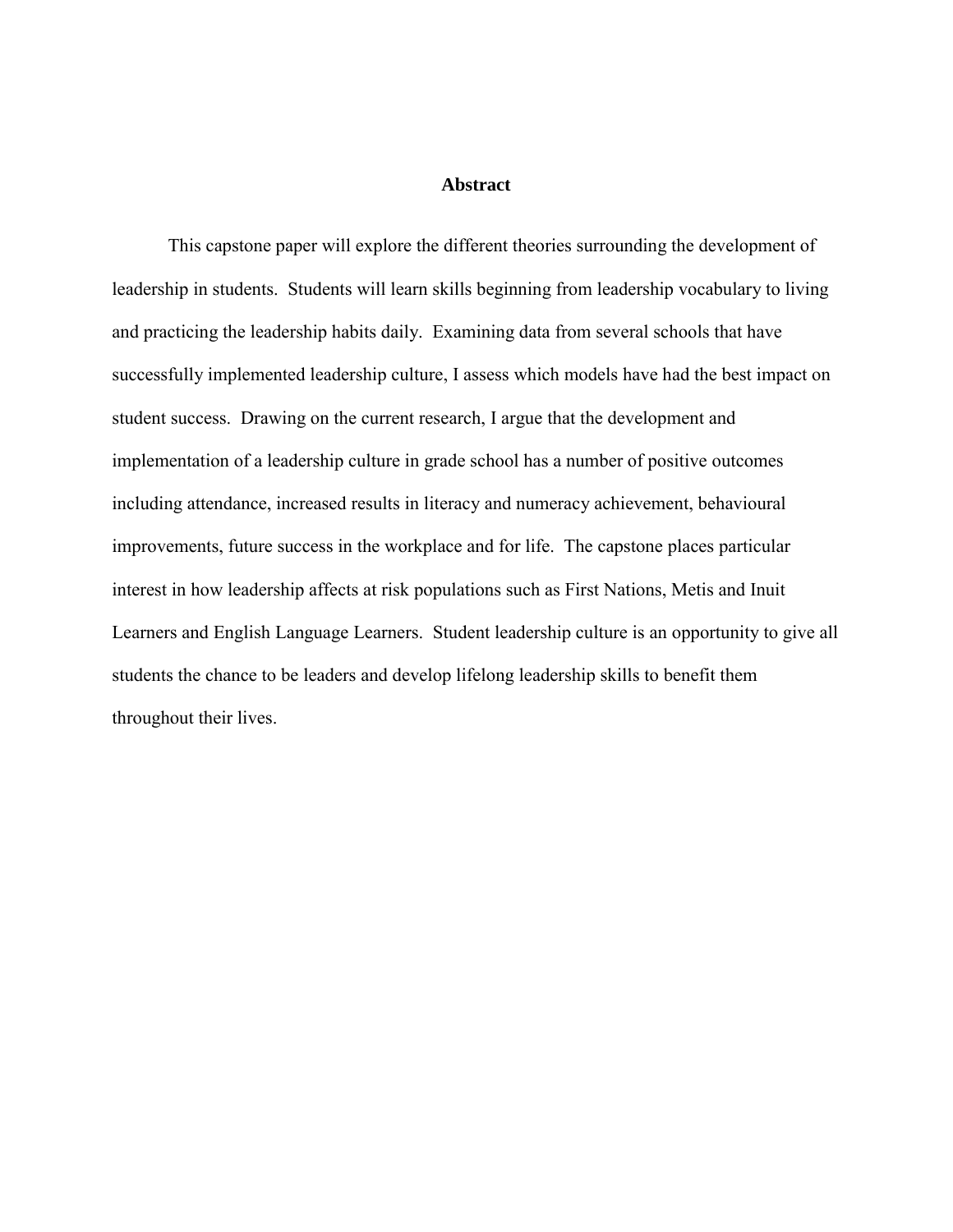### **Table of Contents**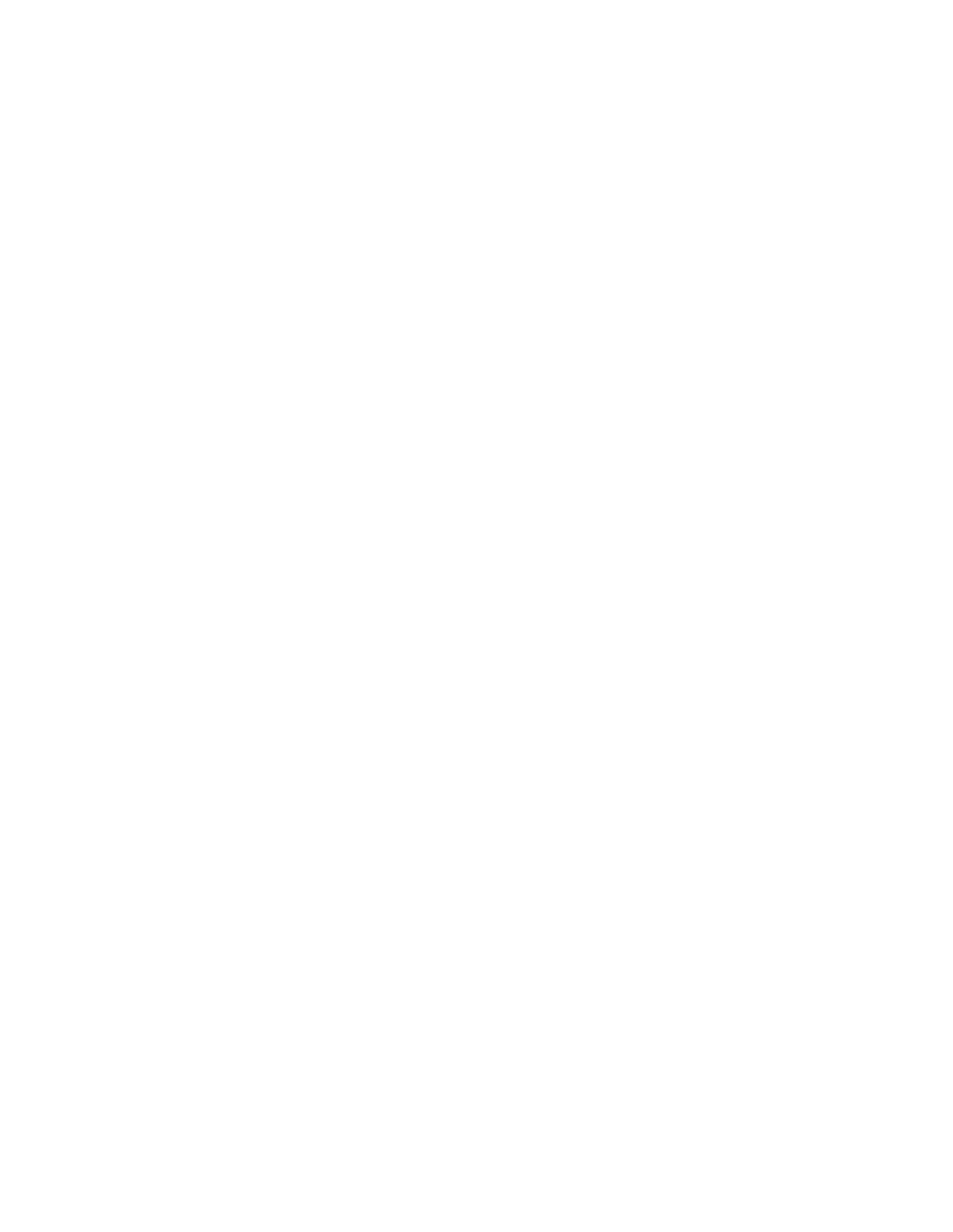# **The Benefits of Creating a Culture of Student Leadership on School Aged Students**

#### **Chapter 1: Introduction**

<span id="page-6-0"></span>This capstone research project will focus on the development of a culture of student leadership in schools to provide all students the opportunity to lead and to realize the benefits of such opportunities. In this paper I will explore that the more opportunities for students to lead at a young age, the more likely they will become leaders in the future (Pozner, 2012). The problem that exists in our current schools is that students lack strong analytical skills. Students often have little interest or enthusiasm for learning or for being an active and integral part of the community as a whole (Covey, 2008). An intrinsically motivated person needs to have passion and drive, thus if we are able to develop a drive for learning at a young age we can support development of a world with leaders. A sense of leadership will continue into their high school and postsecondary experiences as well as in the eventual work place (Covey, 2008). The practical application for encouraging a passion for learning clearly pertains to student leadership opportunities, through leadership in the school students will develop the ability and skills necessary to lead intrinsically, without being told or being directed to lead. Another practical application is the opening up of leadership opportunities in the wider community and future workplace. Student leadership also benefits business communities who look for leaders in their organizations. This type of practical application can be used in any school or business setting (Pozner, 2012).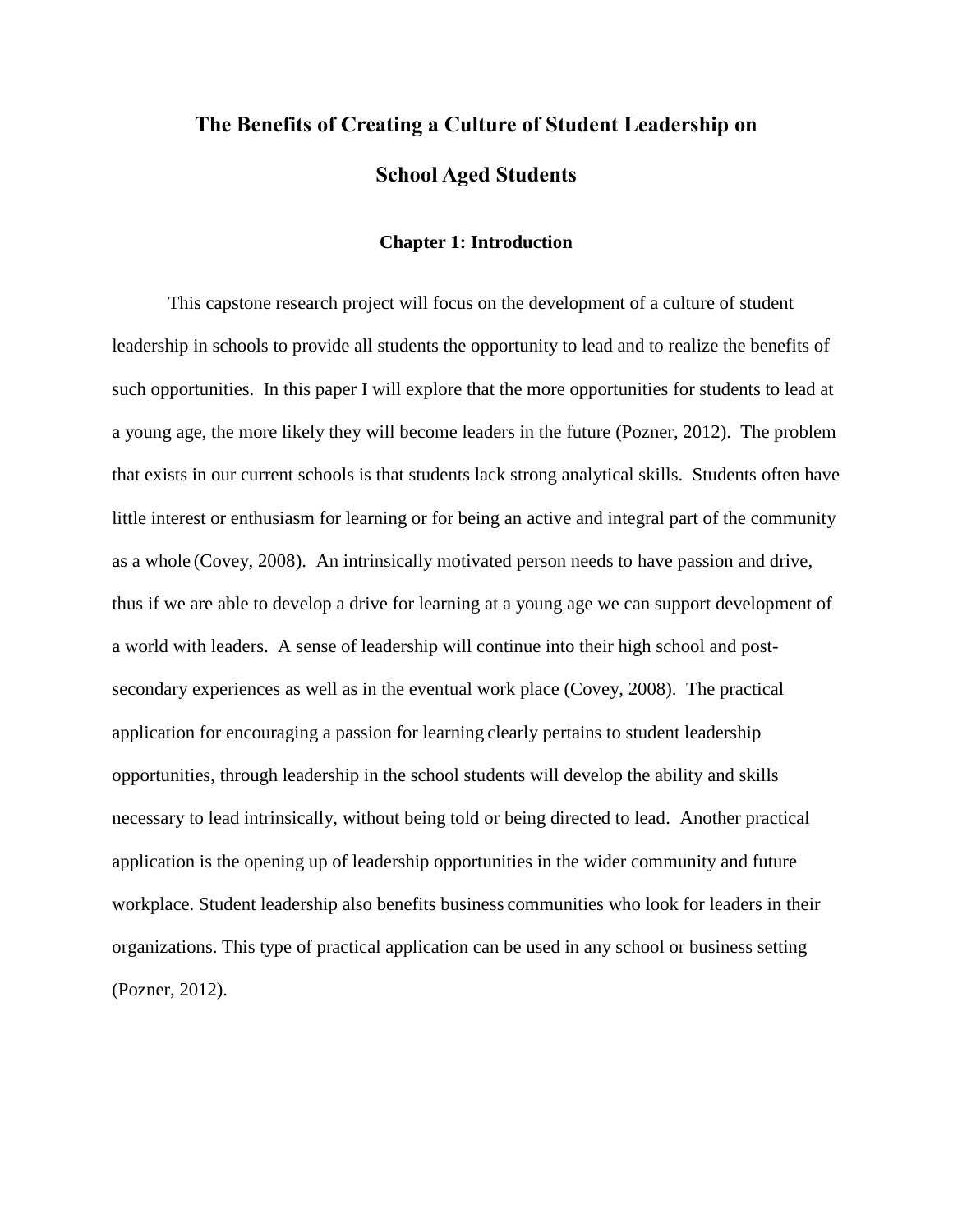#### <span id="page-7-0"></span>**Background**

Concerns have arisen from parents wanting to ensure that their children will have the key competencies to make them successful in the workplace and in life. Engaging student leadership at a young age can give children the skills necessary to survive in workplaces within today's demanding and competitive climate (Covey, 2008). My goal is to develop a culture of leadership that is impactful on students and results in observable benefits to all members of the school environment. Studies have identified that higher student achievement in literacy and numeracy is one benefit of establishing a culture of student leadership (Covey, 2008). The school climate is the main determining factor for student success, increased attendance, less behavioral referrals and an overall feeling of connection to the school (Hough & Schmitt, 2011).

A main area of emphasis for all elementary and junior high schools is competency in literacy and numeracy. Student leadership can help achieve success in both these areas and have lasting impacts on a student's future. Another focal point with schools is how to reach at risk learners, including First Nation, Metis and Inuit and English Language Learners (hereby referred to as ELL). There is certainly more that can be done by educators to engage such students in school and connect them with their learning to achieve more academic success today and in their futures. As the research presented will show, this can be achieved through the creation of a culture of student leadership.

The research question that this project will intend to address is: How would the development of a culture of student leadership benefit student achievement and engagement for both the school and the wider community?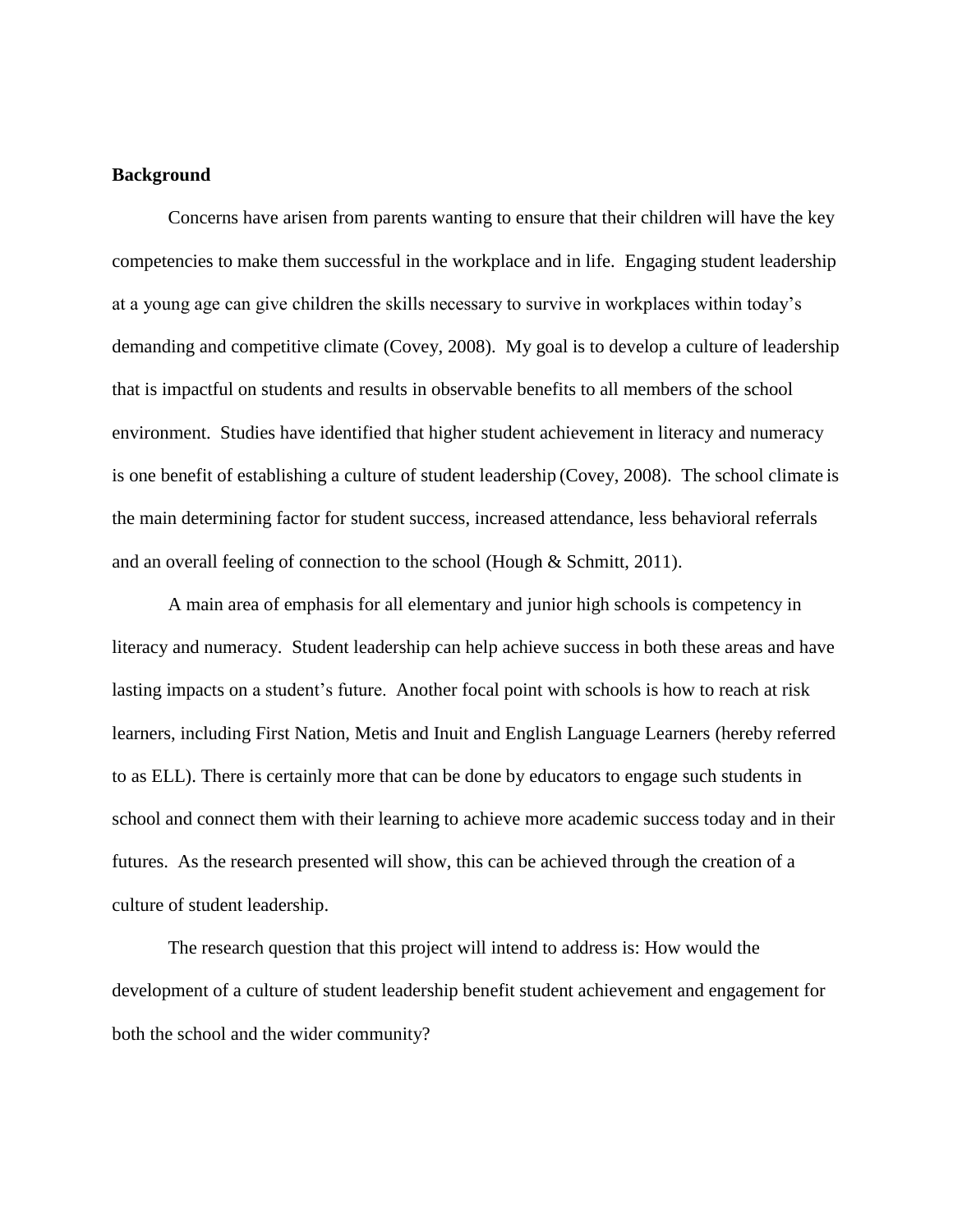#### <span id="page-8-0"></span>**Purpose**

The aim of this research project is to look at the immediate and long term benefits of developing a culture of student leadership for school aged children. The study draws on and applies previous research that reviews different ways of establishing a culture of student leadership and the benefits for the student and school community as a whole. Through the establishment of a culture of student leadership I predict a variety of benefits such as increased attendance, a reduction in behavioural referrals to the office, improvements in both literacy and numeracy and an increased sense of connection to the school. Developing a culture of student leadership will require a long term commitment with years of dedicated focus; determining the timeframe in which a culture of leadership can be developed will be one of the challenges of my project.

This study will be qualitative in nature as I will be studying, analyzing and interpreting the research of others. In part, I will also look at students' overall sense of joy and increased confidence. Through my research I will determine the best practices for establishing a culture of leadership in the future. The focus of this study will be based on students at a school aged level, at risk students, First Nations Metis and Inuit students and ELL. The results of this research will demonstrate various methods, techniques and best practices that can be implemented in order to develop a culture of leadership in a school environment and highlight the resulting benefits for students.

The aim of this plan is to look specifically at the advantages of creating a culture of student leadership. My proposed hypothesis is that there will be marked increase in literacy and numeracy. I also believe that there will be a drop in behavioral concerns and an increase in a sense of connectivity and engagement in school events. To conclude this project, I will highlight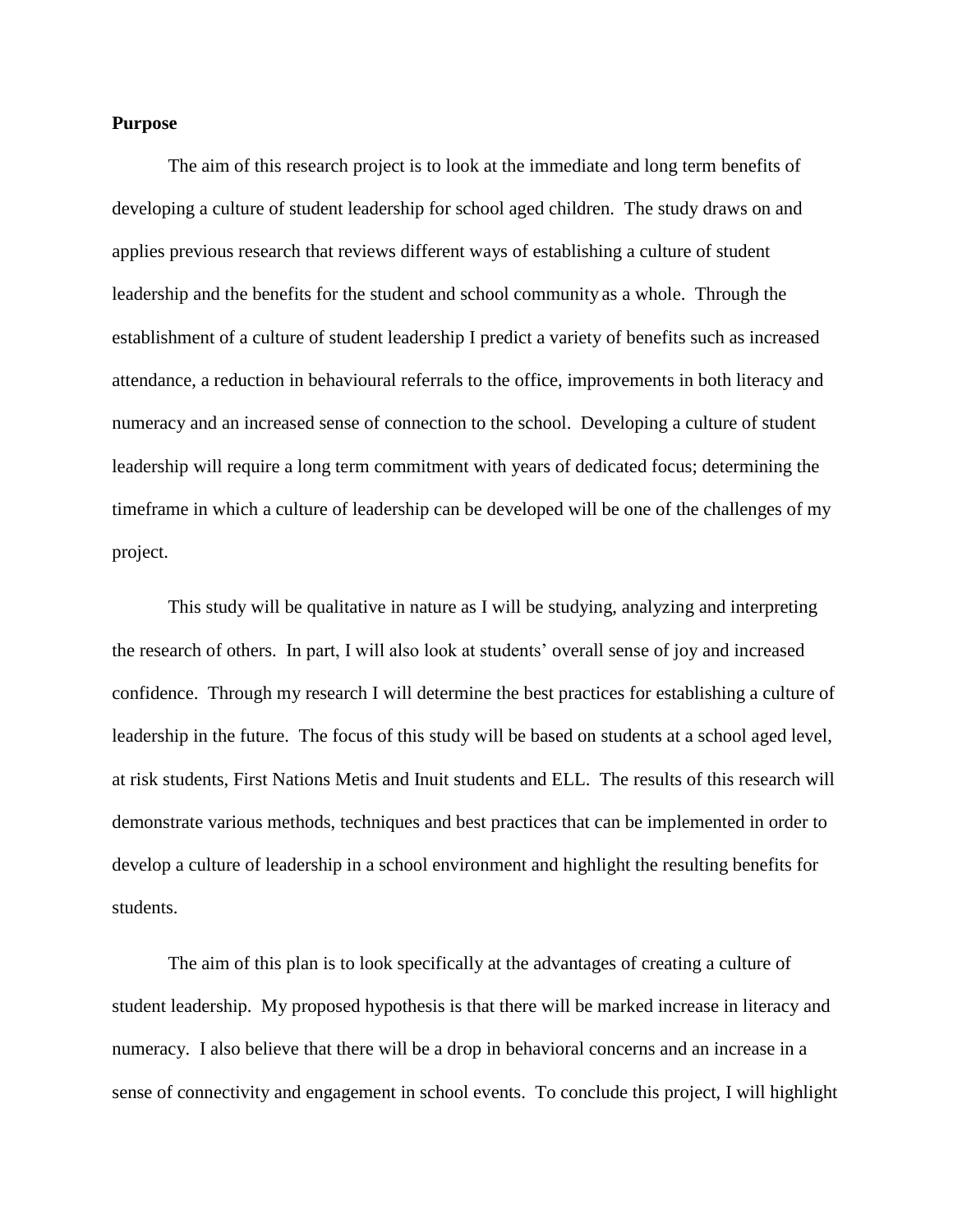the benefits of establishing a culture of student leadership within school environments for primary and secondary aged students.

#### **Theoretical Framework**

Alberta Education and the School Act place focus on student attendance, thus in this I will examine the relationship between student leadership and attendance rates. In following our educational obligations through the School Act Section 18 1 (D) "to Encourage and foster learning in student" (Province of Alberta, 2015), I will also look at the effects of student leadership on student learning. In the words of the school district's Value and Core Commitments, "We nurture the inherent spiritual, moral, intellectual, social, creative, physical, and emotional giftedness of everyone in our schools" (Holy Spirit Roman Catholic Separate Regional Division No. 4, page 67). This area of our school board division policies, in relation to student leadership culture, will also be studied and connections between them will be highlighted.

In this study Covey's (2008) theories will be explored and best practices for creating a culture of student leadership will help define the focus. I will highlight the ideas found in, *The Leader in Me*, and the theories that surround the inspiration for these books and look specifically at Covey's "7 Habits." Theories of Kouzes and Posner (2005, 2012, 2014), looking specifically at what practices can be implemented for the benefit of our students in creating student leadership will also be a part of the research and development plan.

The focus of the research will be to locate qualitative data of elementary and middle schools that reveal improvements in literacy and numeracy achievement as a direct result of student leadership culture. I will also look at attendance levels and the number of referrals to the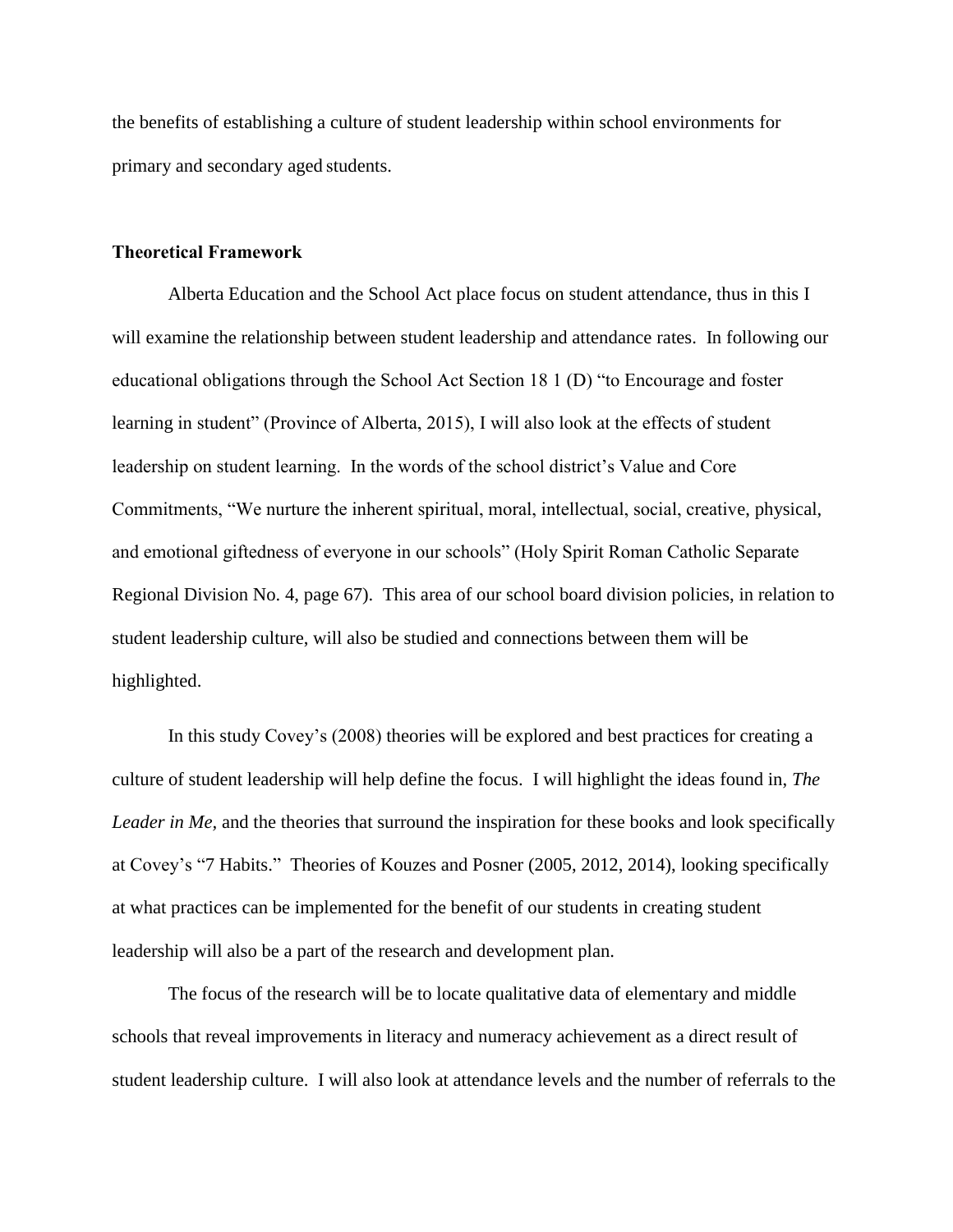office before and after the establishment of a culture of student leadership. The qualitative data analysis methods of Renner's (2003) "Analyzing Data" will guide the research shown in this Capstone.

#### **Scope and Delimitations**

This study will look specifically at school aged studentsin both primary and secondary schools, and the benefits of creating a culture of student leadership on these students. This study will not look at post-secondary students and the impact of leadership on those students.

#### <span id="page-10-0"></span>**Definition of Terms**

Adolescence: The period following the onset of puberty during which a young person develops from a child into an adult.

Creating culture: The act of developing the intellectual and moral faculties. The way of life, especially the general customs and beliefs, of a particular group of people at a particular time.

Creating positive school climate: Bringing a good, affirmative, or constructive quality or attribute into existence. School climate refers to the quality and character of school life. School climate is based on patterns of students', parents' and school personnel's experience of school life and reflects norms, goals, values, interpersonal relationships, teaching and learning practices, and organizational structures.

At risk students: Used to describe students or groups of students who are considered to have a higher probability of failing academically or dropping out of school.

Educational leadership: The process of enlisting and guiding the talents and energies of teachers, pupils, and parents toward achieving common educational aims.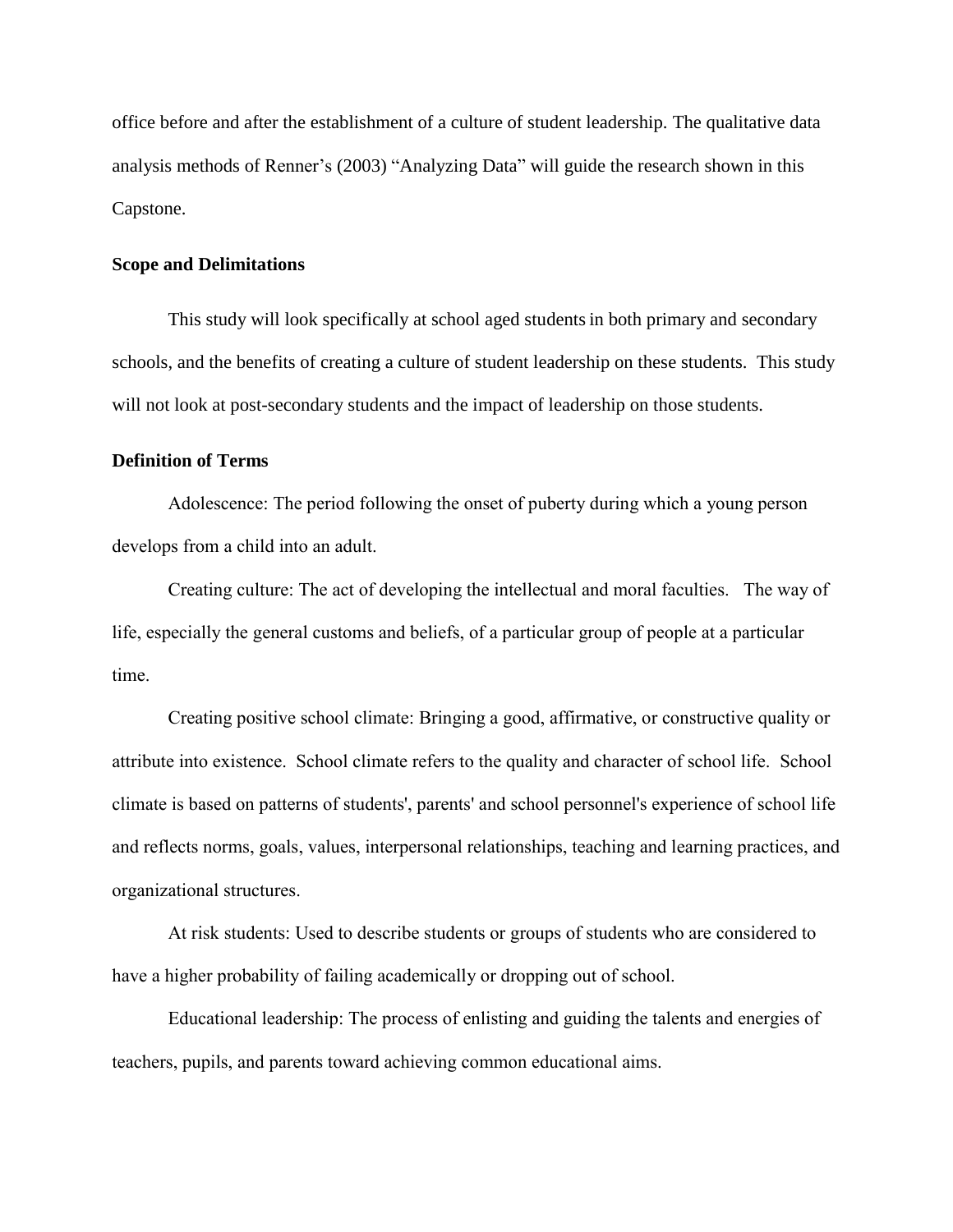English language learners: or ELL, are students who are unable to communicate fluently or learn effectively in English, who often come from non-English-speaking homes and backgrounds, and who typically require specialized or modified instruction in both the English language and in their academic courses.

Student leadership: Whether in a formal position or not, students who nurture abilities in themselves and others in order to make an ethical and socially just impact on the school or in the larger community.

Student culture of leadership: The beliefs, perceptions, relationships, attitudes, and written and unwritten rules that shape and influence every aspect of how a school functions. The term also encompasses more concrete issues such as the physical and emotional safety of students, the orderliness of classrooms and public spaces, or the degree to which a school embraces and celebrates racial, ethnic, linguistic, or cultural diversity. Leaders consider the greater good and strive to improve their communities. They are aware of how their service to others influences their leadership experiences and contributes to their own growth and development.

School aged: The age range of children normally attending school. Primary and secondary students. Ages 5-18 who are attending school.

#### <span id="page-11-0"></span>**Significance of Study**

The capstone will focus on the benefits of creating a culture of student leadership for school aged students. It will bring awareness to what can be accomplished through the development of these leadership qualities in students. It will focus on what can specifically be done to help increase student leadership within the school setting for students. Chapter two will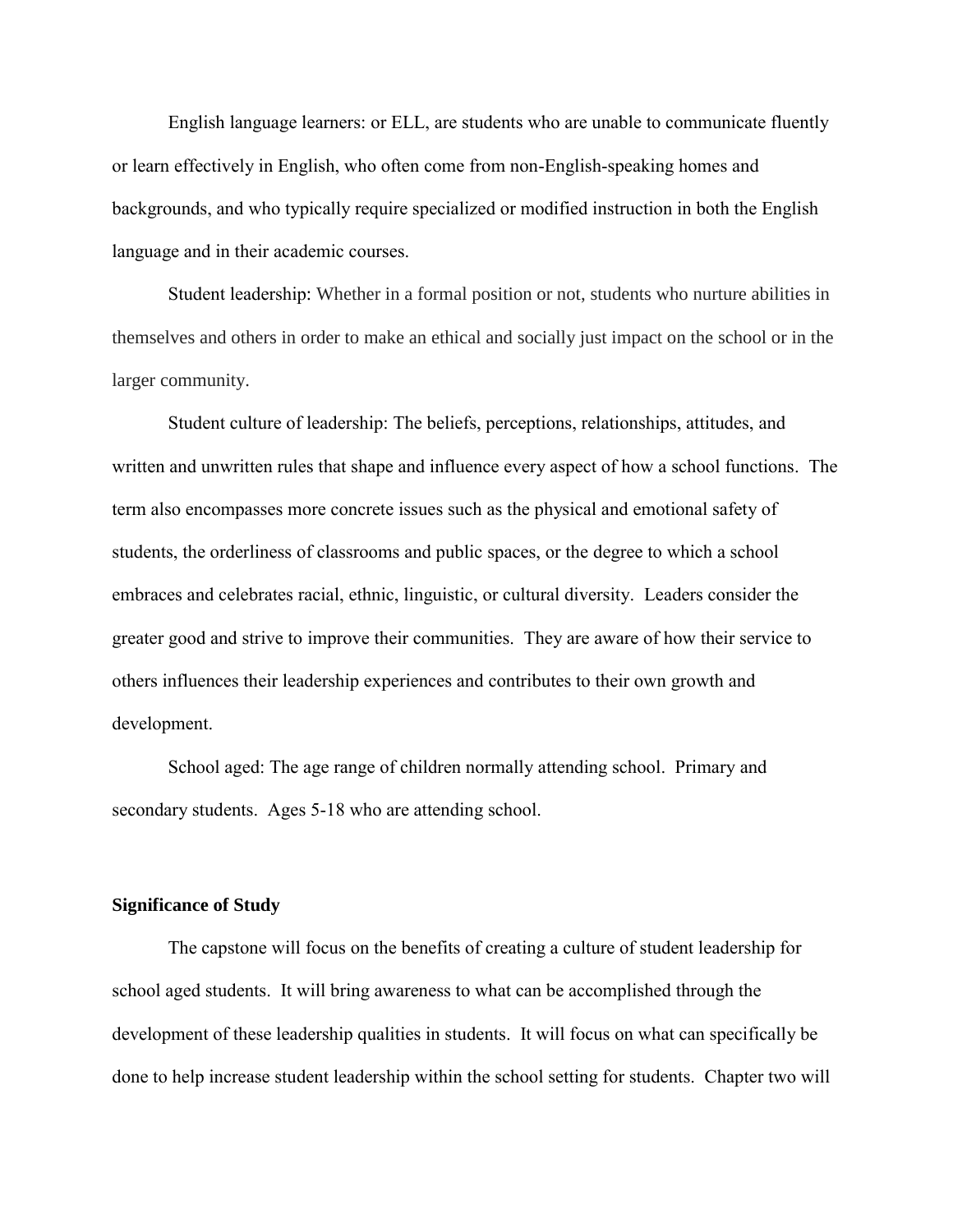focus on the benefits for students, in terms of literacy, numeracy, less referrals to the office for behavioral concerns, an increase in student attendance and an increased sense of connectivity to the school community. This chapter will also focus on the benefits for at risk students, First Nations, Metis and Inuit students and English language learners. Finally, chapter three will focus on possible implementation models to encourage a culture of student leadership for school aged students and address the difficulties in its development.

This study is significant in my teaching community as Lethbridge, Alberta, is surrounded by the largest First Nations Reserve in Canada. Due to this, there is a large number of students of First Nations background from the Kainai Nation also known as the Blood Tribe. We also have a large number of students who are English Language Learners. Therefore, this model of leadership is a good way to engage and integrate these students in particular into our school communities.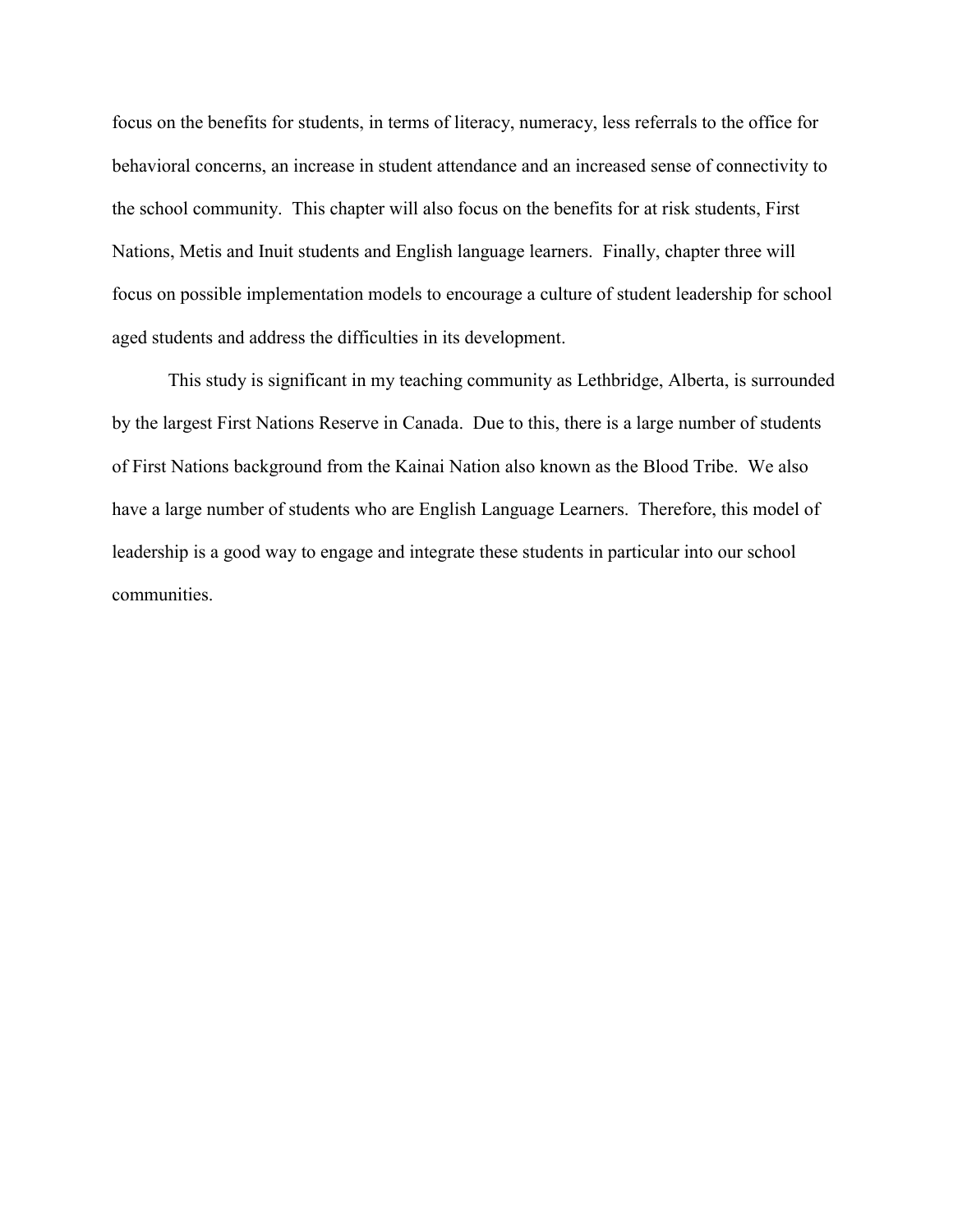#### **Chapter 2: Literature Review**

#### <span id="page-13-1"></span><span id="page-13-0"></span>**Introduction**

There is growing literature on the effects of student leadership and this research draws on a number of important and current studies. The desire to develop confidence and leadership skills in school aged students is becoming a growing trend, knowing that the proven benefits include an increase in student academic results in literacy and numeracy. Other significant benefits include an increase in student attendance and less referrals to the office for behavioral concerns (Covey, 2008). Additionally, students overall express a greater sense of connection to the school and school community which has a variety of benefits for all stakeholders, including the students, teachers, school community, and community as a whole. The ability of students being able to lead and to set and achieve goals is of great benefit to all members involved and society as a whole. The more opportunities for students to lead at a young age, the more likely they will become leaders in the future (Pozner, 2012).

#### **Literature Review**

Supporting programs or cultivating and encouraging leadership in each and every student will help students be successful in school. In Covey's (2008) guidelines for the process of developing a leader, he suggests that the first step is establishing a clear mission statement for the school and for each individual class. The students generate the classroom mission statement themselves and include in it what they want their class to strive to be daily. Here is an example: In our classroom we are kind and caring group who practice the 7 habits daily, we are strong and proud, we set goals and achieve them, we build each other up, we help each other, and we are a classroom family. Students are then given leadership roles within the classroom and the school as a whole. The leadership roles in the classroom can range anywhere from table leader- the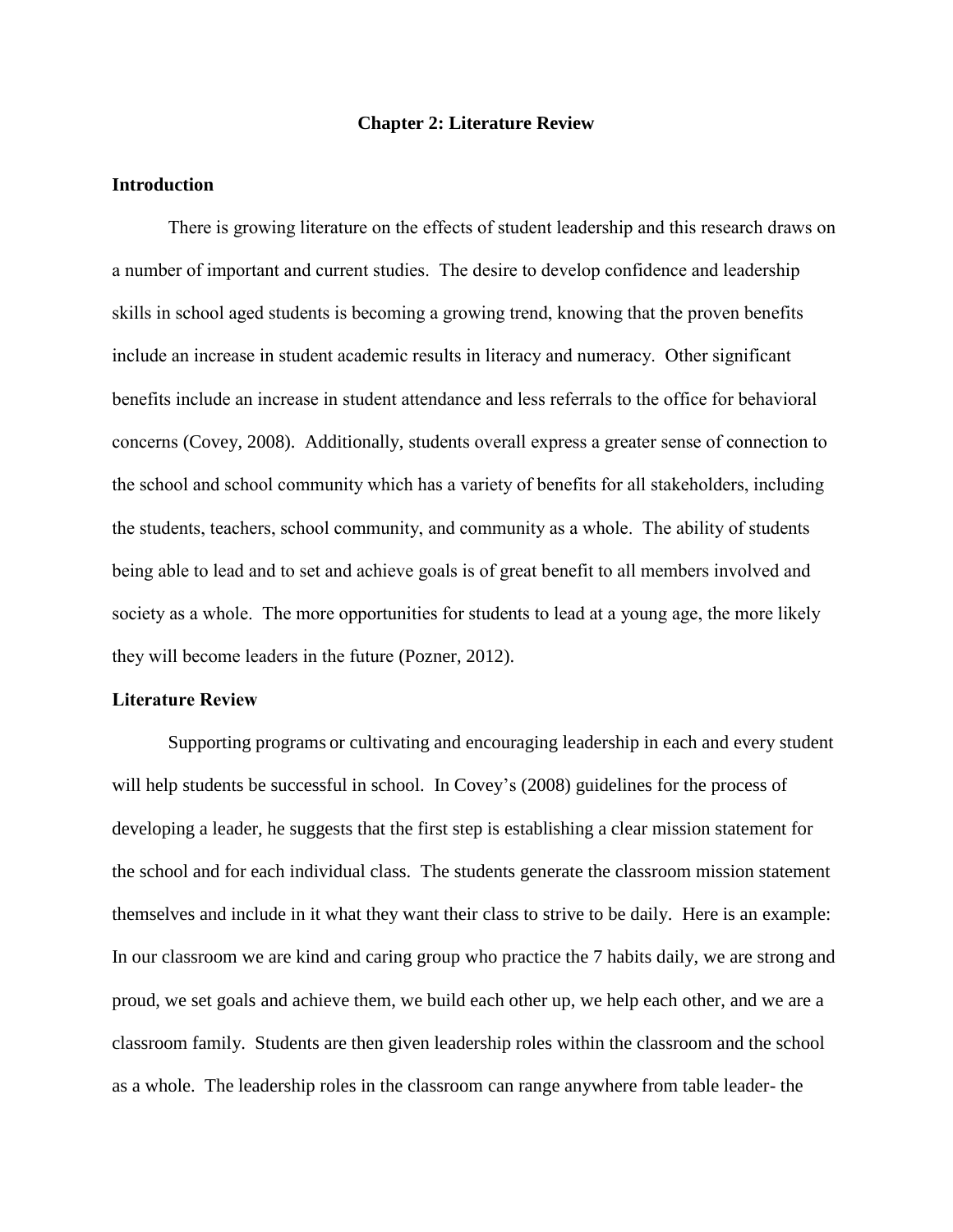student who ensures that the tables are all wiped before and after lunch. To spirit leader- the masters of ceremony for the monthly assemblies and plans all the spirit days for the school. Through such responsibilities as well as the various opportunities for public speaking, students develop strong leadership skills. Covey (2008) states that it is necessary to devote time to developing the uniqueness of every child's mind and to encourage his/her potential.

The students are also taught to understand and implement the "7 Habits." The "7 Habits" are developed through leadership language and goal setting as to how to make decisions throughout your day and life. According to Covey (2008), if students can develop an understanding of the "7 Habits" at a young age, they can achieve great things for their futures. The "7 Habits of Highly Effective People" include the following: Habit 1: Be Proactive, Habit 2: Begin with the End in Mind, Habit 3: Put First Things First, Habit 4: Think Win-Win, Habit 5: Seek First to Understand, Then to Be Understood, Habit 6: Synergize, Habit 7: Sharpen the Saw (Covey, p. 21). These habits address more than how to learn something new, but to encourage students to become an integral part of the teaching experience. This is an alternative and more effective model compared to the traditional classroom setting (Covey, 2008) where teachers are assumed experts who impart knowledge to students. This type of learning is more active and dynamic. The "7 Habits" are incorporated into all lessons and activities in the schools. They are posted in all the hallways and visible to all who enter the school, indicating that the school consists of student leaders and a strong student culture. Developing leadership culture and building up every student as a leader and as a loved and appreciated person each day is necessary in this process of learning the 7 habits (Covey, 2008).

Covey (2008) highlights the journey taken by several American schools following the 7 Habits and developing a leadership climate in their schools. A study was conducted to determine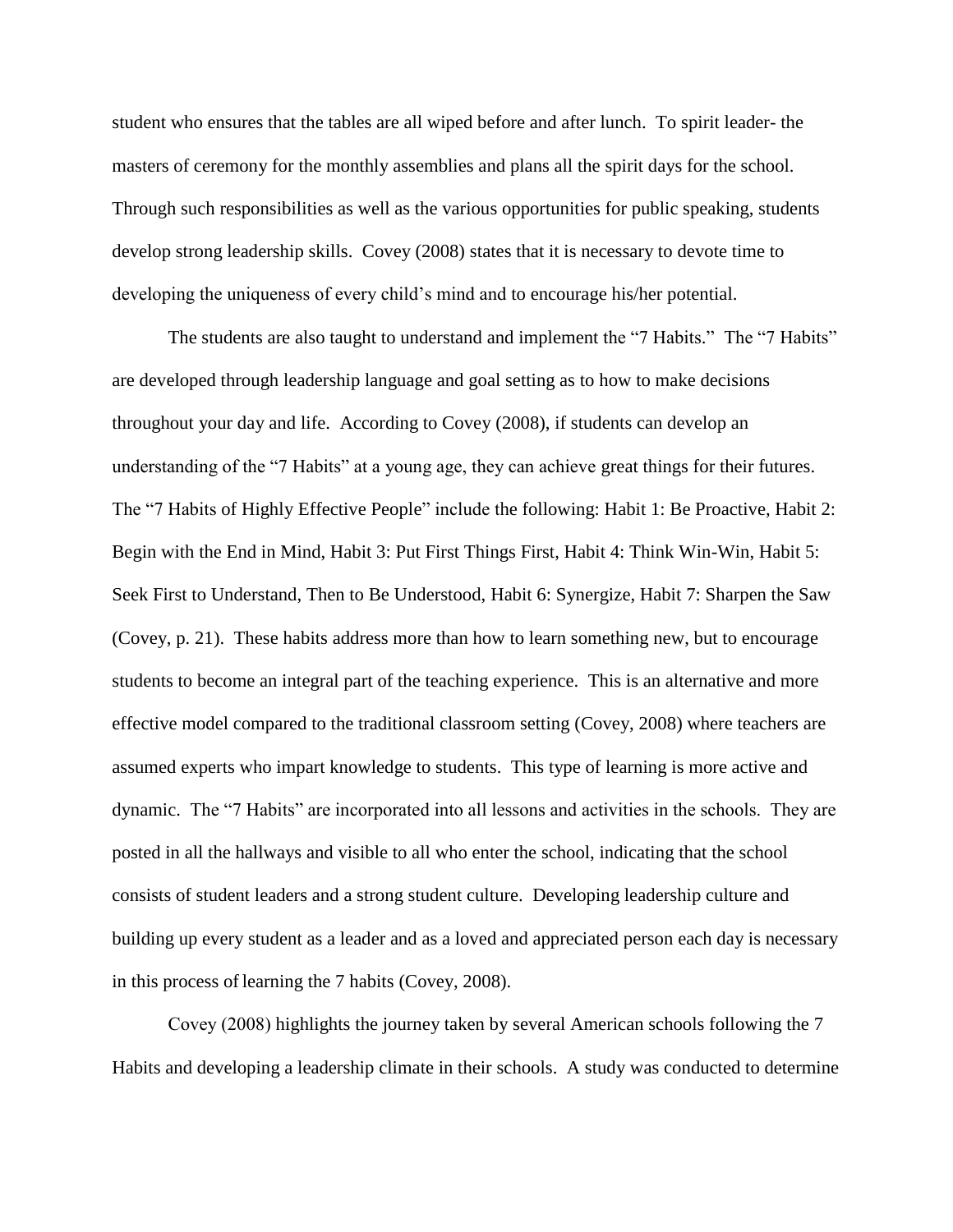what employers and business leaders are looking for in their current employees. Based on this, Covey developed skills to help students become these types of leaders at a young age. In his study, Covey includes testimony from various schools that became a Leader in Me School and developed a culture of leadership. Hearing about their own journeys and experiences is helpful in establishing a leadership community in my own school. Research has been conducted to show a marked improvement in reading and math scores after the schools incorporated the 7 habits principles. Covey (2008) highlights a variety of schools from around the globe, showing that the benefit of developing a leadership culture can be far reaching. However, most of the data collected is from American schools in low socio-economic communities. This capstone will provide a Canadian perspective and filling this geographical gap in scholarship through my research.

The development of student leadership culture is also supported in literature by Kouzes and Posner (2014). They encourage the following "Five Practices of Exemplary Leadership,": Model the Way, Inspire a Shared Vision, Challenge the Process, Enable others to Act, and Encourage the Heart. The other practices to further develop leaders include: finding your voice and leading by example as well as finding and celebrating achievements big or small (Kouzes & Posner, 2014). These practices help develop student leaders and inspire others to do the same. Providing leadership opportunities encourages students to take the time to develop relationships and to be present and listen during all aspects of their schooling and lives. All aspects of developing student leadership culture requires hard work and time to develop. Once developed, the benefits will be evident through increased individual student achievement, the confidence to speak publically, and the initiative to take on future leadership responsibilities. Kouzes and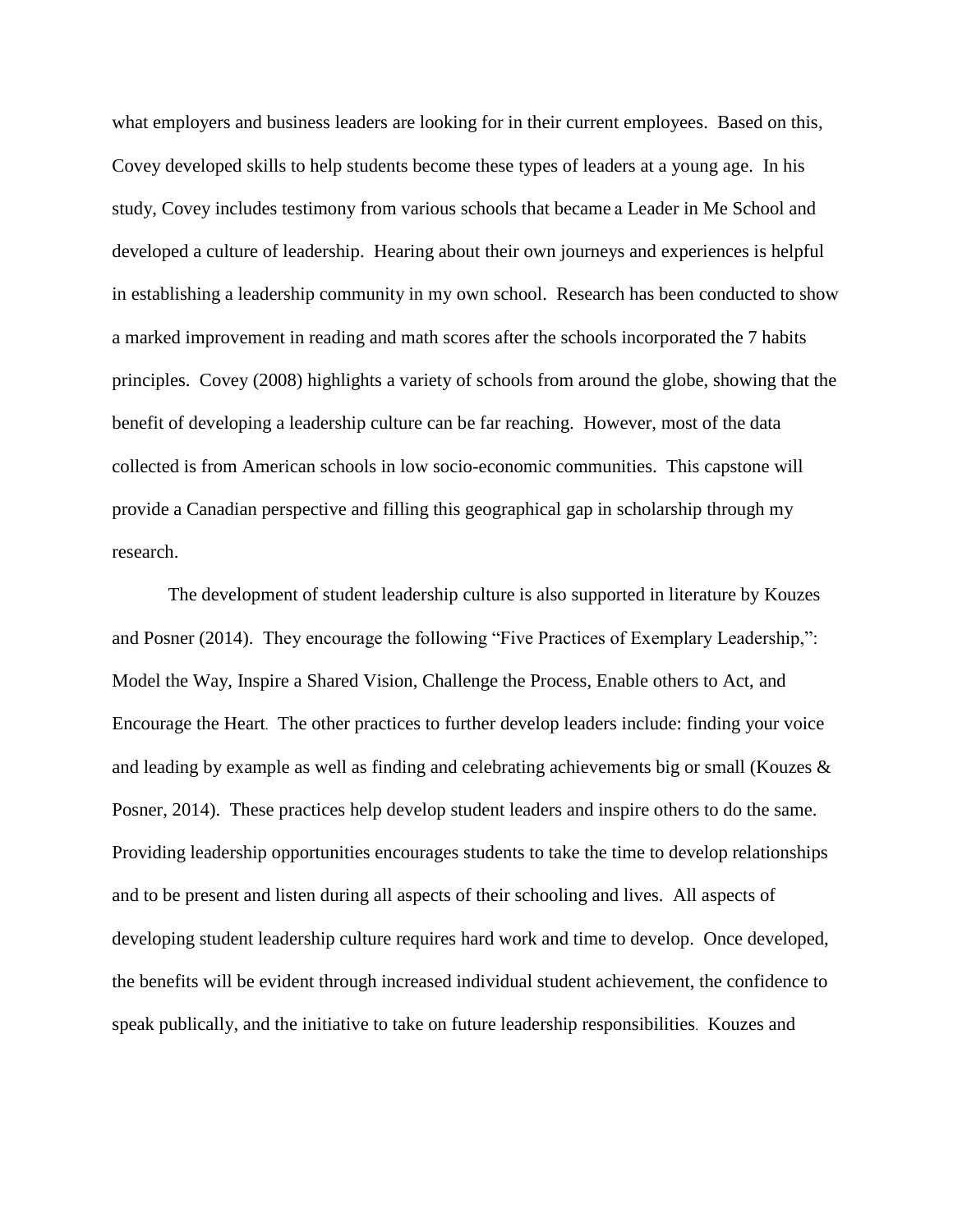Posner (2014) argue that by integrating these practices into our teaching we can develop student leaders.

Schneider & Douglas (2010) looked at the success of a conference that was intended to build leaders from all different ethnicities and socio-economic backgrounds. Activities were developed based on the student diversity as a way to bring all students together within a middle school environment. The intent of the conference was to build strong leaders who would continue to take their newly learned skills and develop them in their respective schools. Students were given the tools to return to their schools and help their peers from different backgrounds and cultures to also become leaders. Leadership is about tolerance and working with everyone. Some of the noted benefits include the breaking down of prejudice towards immigrants and support for new students experiencing culture shock in a foreign educational environment. A school setting that promotes student leadership also encourages community building and integration (Schneider & Douglas, 2010).

Also highlighting the benefits of student leadership, Hough and Schmitt (2011) support developing a positive school climate and the impact this can have on students. They encourage increased professional development for educators to be properly trained in dealing with a diverse student body. The benefits of creating a culture of student leadership range from improved student achievement and attendance to a positive behavioral change for at-risk students. School leaders can be the determining factor of a positive school environment, thereby increasing overall student success. Educational districts as a whole are taking a closer look at Hough and Schmitt's (2011) study to place more emphasis on cultivating a positive school climate that benefits students. As school climates need to improve, school districts are looking at ways to increase professional development and lead the schools in the right direction. School resources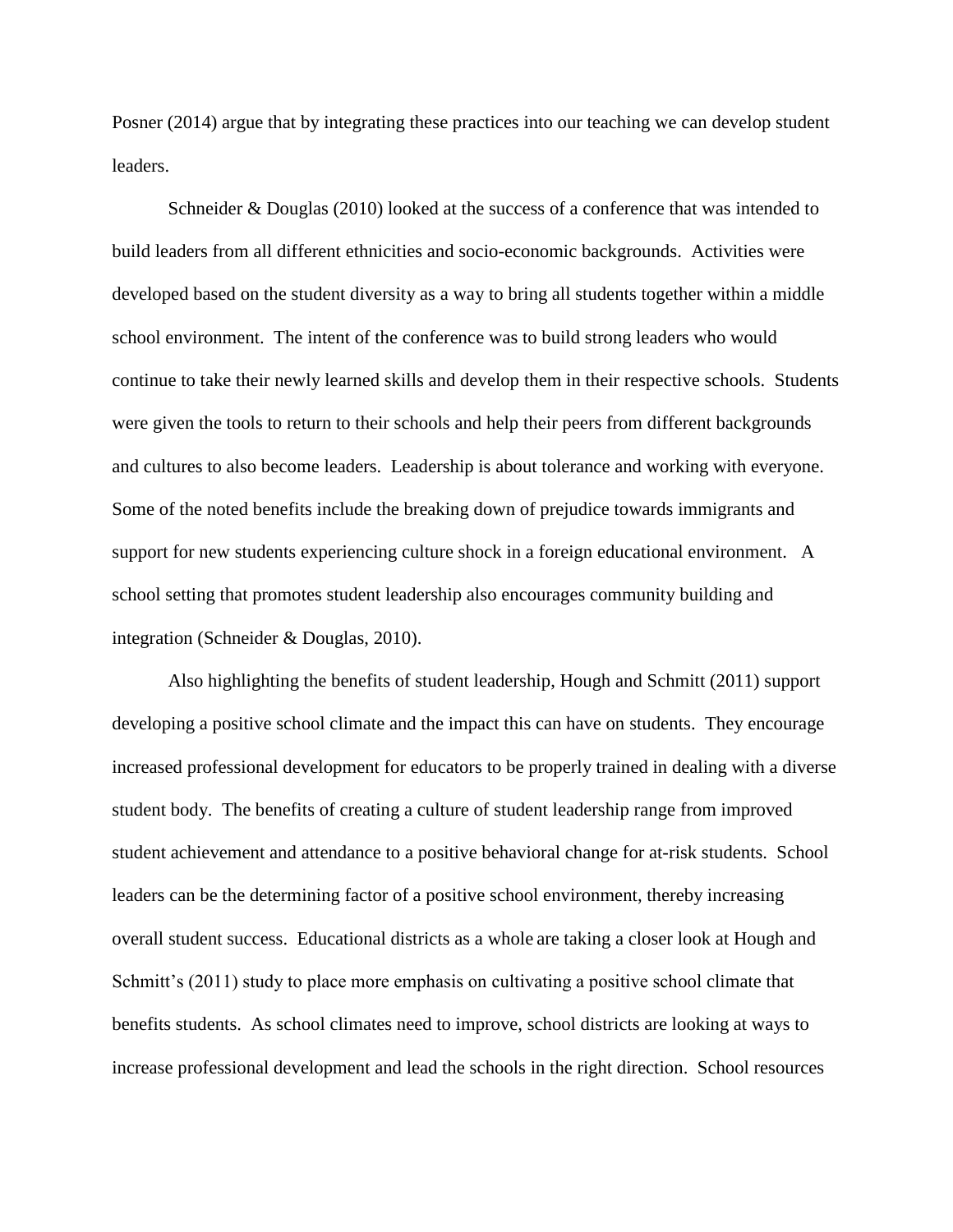and finances are being put in this direction to create new policies and get schools on board with constructing more positive school environments (Hough  $&$  Schmitt, 2011). Although this was one study and one specific way of looking at school climate, Hough & Schmitt (2011) provide data that shows the benefit of a positive school climate and the related impact on student success and achievement, which could be applied to almost all schools.

Posner (2012) looks into the different methods of evaluating leadership using The Student Leadership Practices Inventory (S-LPI) as outlined in *The Leadership Challenge*. He compares and reviews data, analyzing the differences between gender, ethnic backgrounds and institutional level in regards to leadership practices. Posner (2012) shows the benefit of starting leadership practices at a young age. He also demonstrates the value of students having leadership opportunities early on and how these opportunities will lead to more leadership role.

Developing confidence, positive habits, and good leadership skills in middle school-aged students, or teenagers, has proven to increase one's academic evaluations as well as leadership in cultural groups that are in need. Such groups would include English language learners, First Nations, Metis and Inuit and at-risk students. Bowman (2013) highlights the benefits of developing student leadership at the Middle School level. For example, he has noted the benefits for students of Aboriginal background who, through leadership opportunities, develop connections to others and feel that they belong to a group. Tapping into positive social interactions and making the student feel part of the school community will lead the student to more positive behaviours in the future. Developing more opportunities in school can help the student develop personally and learn. Leading yourself through the mastery of leadership is about being present and making connections to others in all situations that one encounters (Bowman, 2013). Although Bowman (2013) only focuses on one particular Native American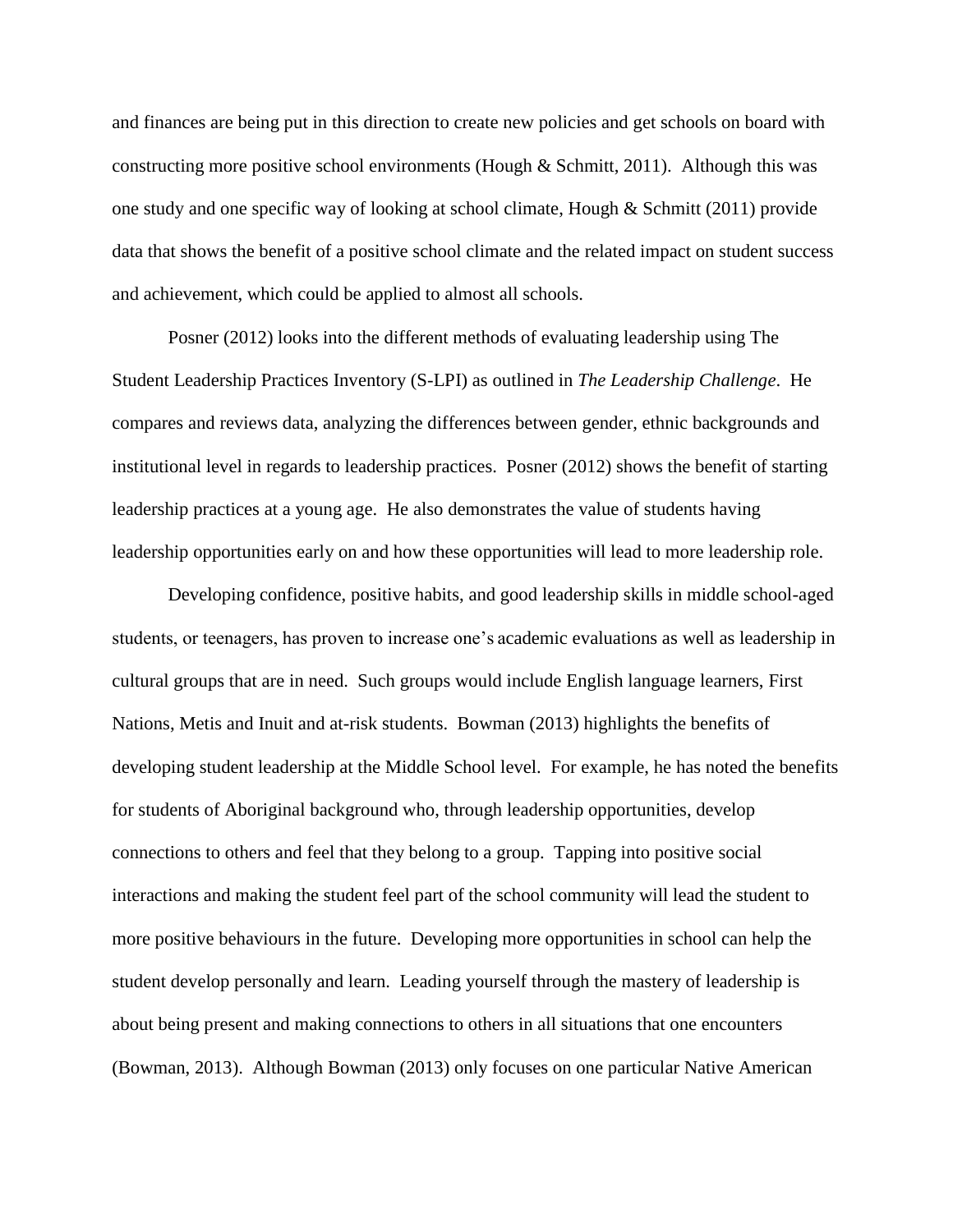community, the benefits for that community in relation to the development of leaders can be used as a model for other schools looking to establish a culture of leadership.

In "Student Leadership Development: A Functional Framework," which focuses on a Catholic school in Perth, Hine (2014), does a quantitative study of the role that leadership has in schools. Over the course of three years, different methods of collecting data were used to research the benefits of student leadership in the school. Hine (2014) looked at leadership growth and the different methods used to achieve this growth. A focus is placed on teaching students how to public speak to help build confidence. Specific leadership roles were given to certain students and these students then received individual training to help develop their roles. The data found that student awareness of social issues increased as the students had a growing sense of empowerment. More empowerment and deeper awareness of social issues is another positive effect of implementing student leadership. Thus, leadership is of value to both the student and to the school culture. Hine (2014) has a bias towards Catholic Education and many of the leadership ideas and practices are centered on the idea of Christian Leadership. Hine (2014) had substantial data to support the findings of the research, yet all of the studies were carried out on a population of largely Caucasian students from a low to middle socioeconomic background.

According to Allen, Shankman & Miguel (2012), leadership is not seen as a processthat takes time, patience and work but more as a result of environment. Creating this environment can improve results in self-efficacy (Allen et al, 2012). A strong link has been found between leadership and the capacity to improve in the following six areas: emotional self-control, emotional self-perception, flexibility, optimism, and empathy (Allen et al, 2012).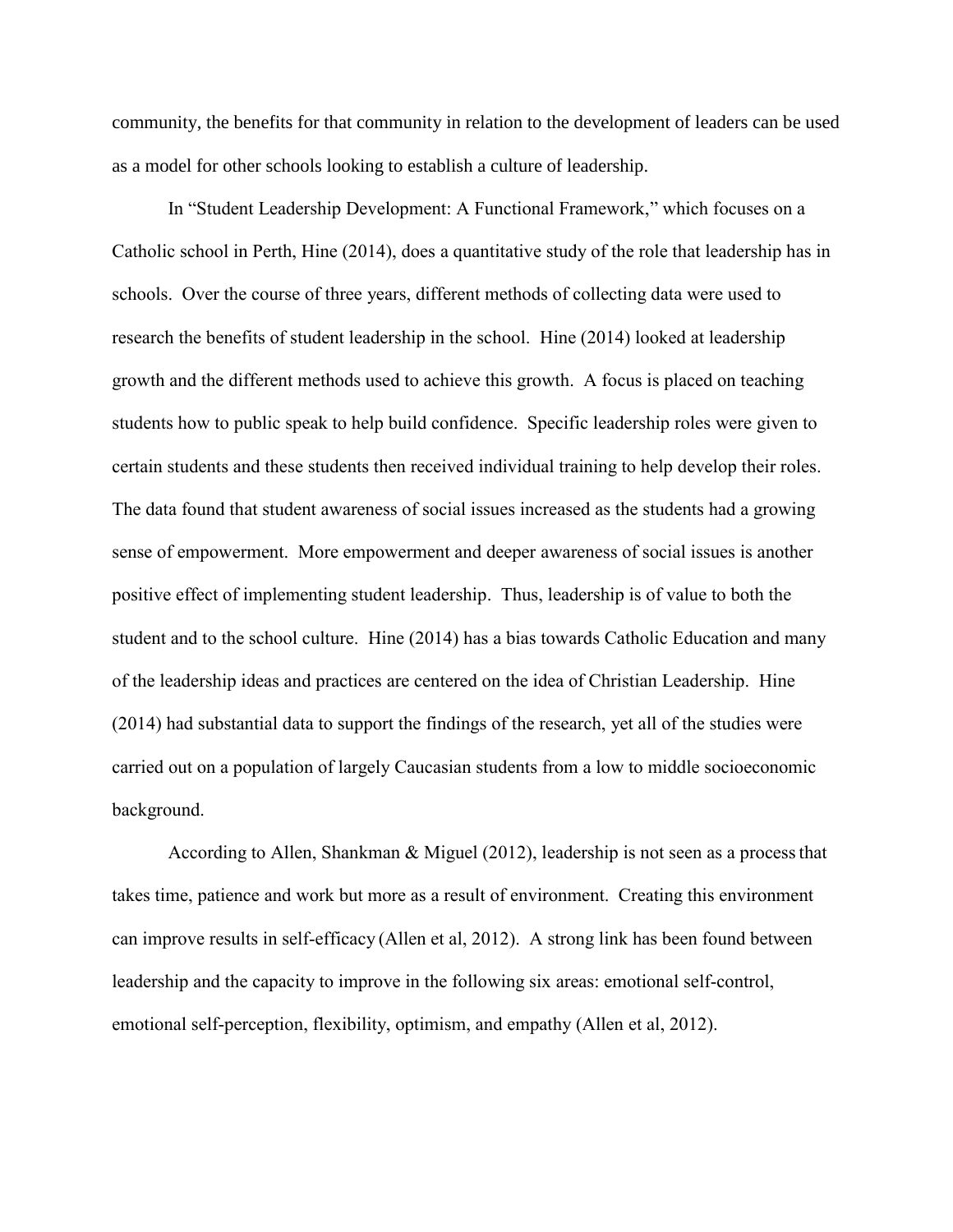Student leadership also has a direct impact on the group's behaviour and the ability to attain goals as a team. There is a strong relationship between the student leader and the followers. Groups working together have a greater ability to solve more challenging problems together. The engagement levels of the followers help with yielding more successful outcomes in challenging situations (Allen et al, 2012).

In his study of student leadership, Covey (2008) emphasizes the improvement in student achievement and enhanced self-confidence and a drastic drop in discipline problems. Through the opportunity of being a leader, students gain self-confidence and the ability to solve problems and get along with each other. With student leaders there are often fewer disagreements and acts of disrespect between students, which allows teachers to focus more on academics instead of resolving conflicts and enacting disciplinary measures (Covey, 2008). Joseph Welsh Elementary in Red Deer reported a drop in 67% of referrals to the office for disciplinary incidents, once a culture of student leadership had been established (Covey, 2008). Another School in Adams Country, Illinois reported a significant improvement in the Illinois Standard Achievement Test scores for both math and reading results. Reading improved by 32.3% and math by 22.6% (Covey, 2008).

Covey (2008) maintains that through leadership opportunities students also often develop a love for learning and are better prepared to thrive in a rapidly changing work force. Through the development of student leadership, students also develop a creative mind which is necessary in our present business climate. Students are developing the skills to solve their own problems and the skills to become successful in the world. Moreover, students' self-confidence increases, which is evident through their actions and increased use of leadership language. Students also develop respect for one another and the ability to work together (Covey, 2008).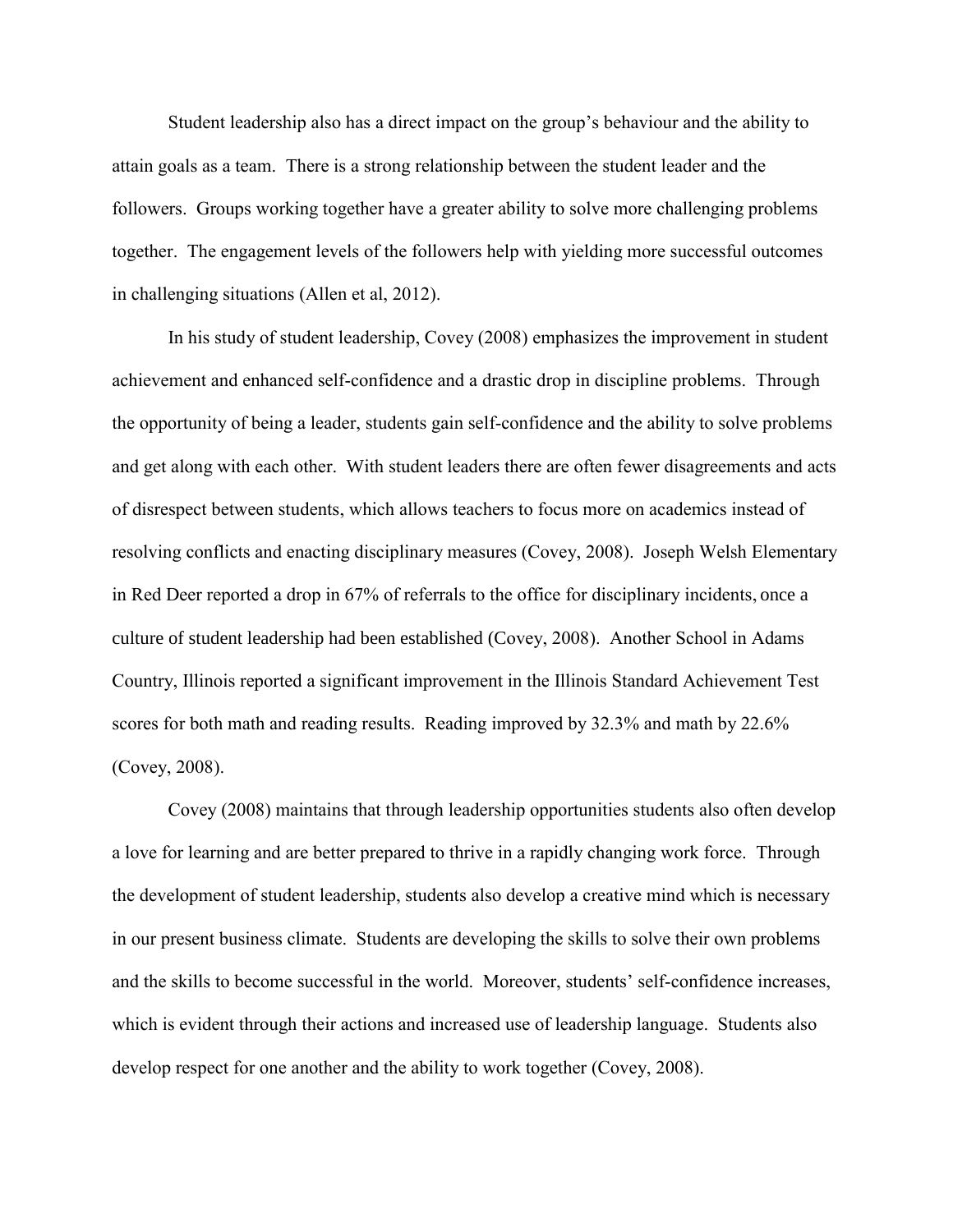Increase in overall connectivity resulting in increased attendance can also be seen as a benefit of creating a culture of student leadership. In schools with high risk student populations, attendance goals are being met as a result of increased student leadership (Covey, 2008). Furthermore, in schools that use leadership to set group and individual goals the students are rising to meet the challenges.

Leadership goal setting helps to track progress and successes for special needs students. Tracking goals using Data Notebooks has proven to yield high results for students receiving speech therapy (Covey, 2008). According to Covey (2008), the tracking of behavior in the Data Notebooks has also resulted in less behavior interventions necessary for special needs students.

#### **Summary**

As presented, much research supports the benefit of establishing a culture of student leadership in schools. Covey (2008) maintains that by providing all students with the opportunity to lead, they will all have the same opportunity for greater success. Covey has a number of school examples in the United States and a few in Canada, while including a Canadian perspective, his study is limited and thus my interest in extending his study to Canadian Schools. This does support and give a Canadian perspective Kouzes and Posner (2014) want students to develop relationships and encourage others to inspire. They encourage the integration leadership practices into daily teaching to achieve the greatest impact on students. Schneider and Douglas (2010) want to build leaders from all different backgrounds. Encouraging students of all backgrounds and building all students up to encourage community.

The positives benefits of creating a culture of student leadership can be easily seen in improvements of the student as an individual, the school as a whole and the community. Individually the student has an opportunity to build on their own strengths and improve on their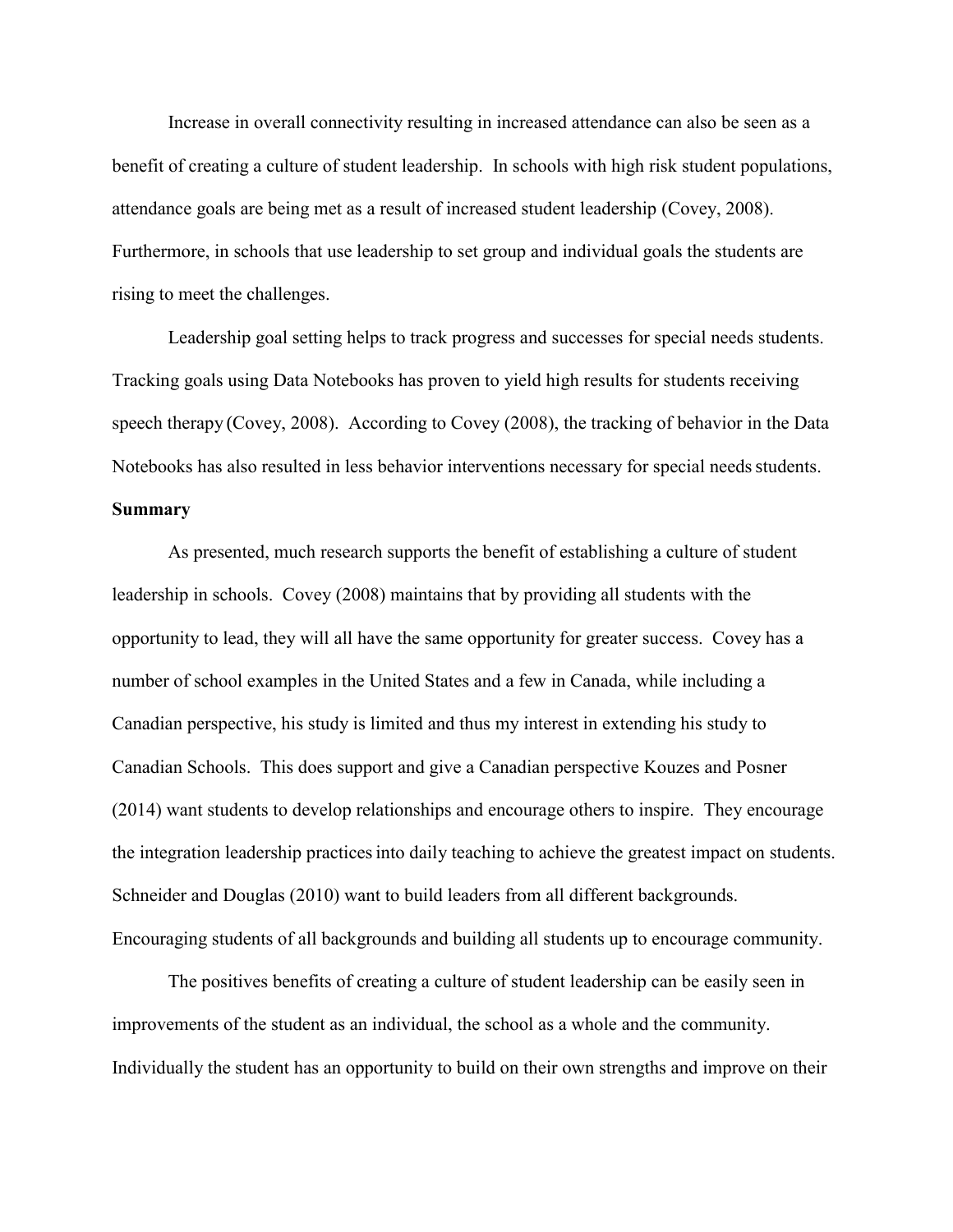weaknesses by having the opportunity to lead at a young age (Pozner, 2012). By creating the opportunity to build analytical skills to increase student drive, motivation and rigour, we are helping to instill the skills necessary for today's business setting and life (Pozner, 2012). Using leadership as a means to bridge students from various socioeconomic and cultural backgrounds is a positive benefit for the entire school community.

Students generally respond positively to the establishment of a leadership culture. Effective leadership practices and goal setting have shown strong improvements in students both academically and mentally, especially in their levels of self-esteem. Students also learn the importance of self-motivation and leading oneself. Any opportunity to develop connections and feel part of a school community is positive for all students (Bowman, 2013).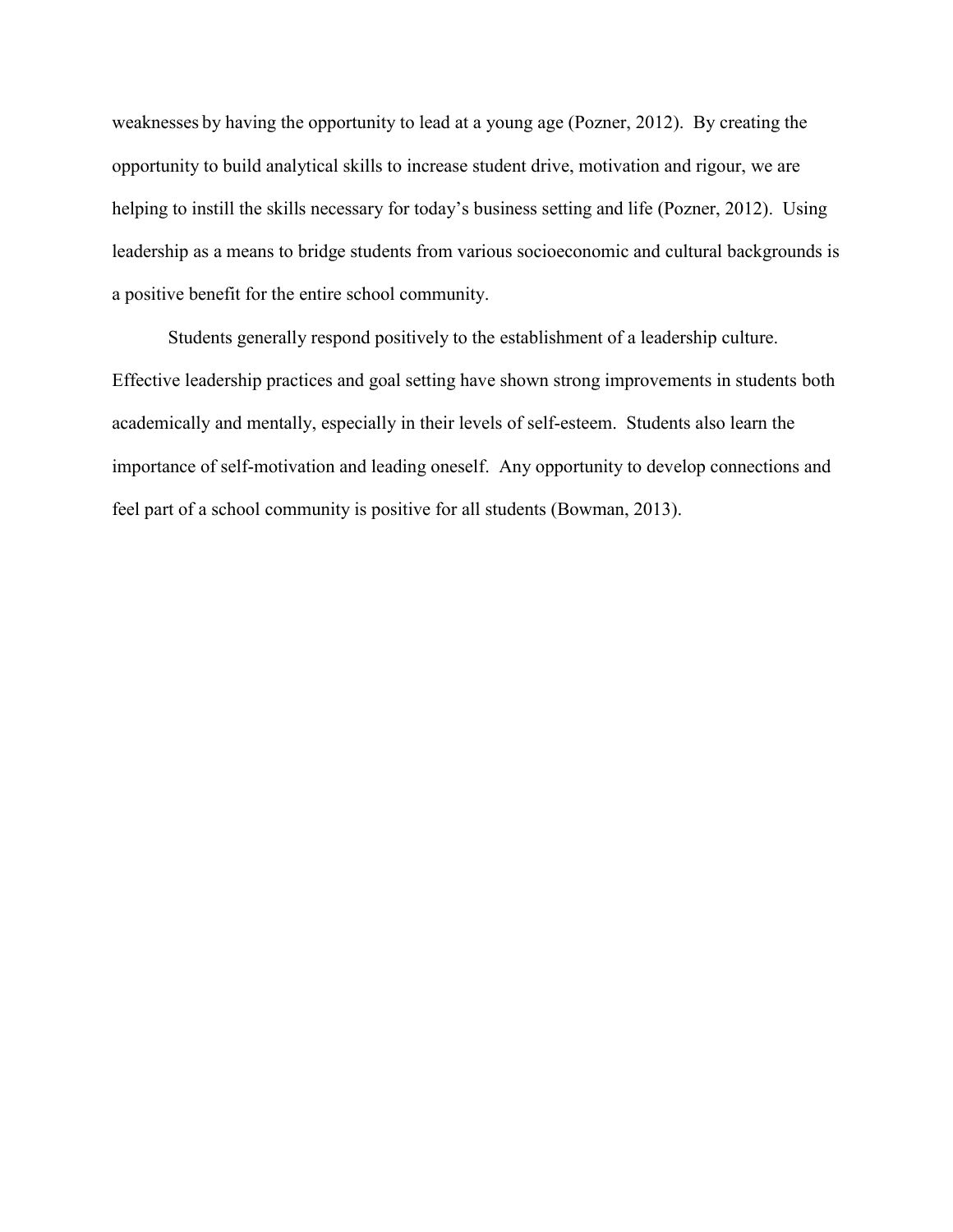#### **Chapter 3: Summary, Recommendations and Conclusions**

#### <span id="page-22-1"></span><span id="page-22-0"></span>**Summary**

This capstone research project focused on the development of a culture of student leadership in schools and highlights the benefits of the creation of this culture. Research supports several important studies that establish a set of guiding principles on what a culture of student leadership is and what benefits school aged students can gain from such opportunities in school. Benefits include an increase in the academic results for First Nations Metis and Inuit students and ELL learners; increased attendance and overall connection to the school; as well as improved results in literacy and numeracy.

Data from Ecole St. Mary, in Lethbridge, Alberta, has shown that with the establishment of a culture of student leadership, academic results on Provincial Achievement exams improved for all students and particularly for First Nations Metis and Inuit students. In literacy, for example, the English Acceptable standard increased from 43.8 % in 2013 to 84% in 2016. Standard of Excellence increased from 10.4 % in 2013 to 23% in 2016. According to the Accountability Pillar Results of the Annual Education Results Report (AERR, 2016), numeracy results also showed a marked increase for all students as the Math Acceptable Standard raised from 41.7 % in 2013 to 80.4% in 2016. Additionally, the Standard of Excellence results reveal an increase from 6.3% in 2013 to 17.6% in 2016 (Alberta Education, 2016). These results indicate radical improvements in literacy and numeracy as a direct result of the establishment of a culture of student leadership at Ecole St. Mary.

The Accountability Pillar Results of the Annual Education Results Report (AERR) highlight the specific results of our First Nations Metis and Inuit students. First Nations Metis and Inuit students' results on writing Achievement Exams at Ecole St. Mary appear to have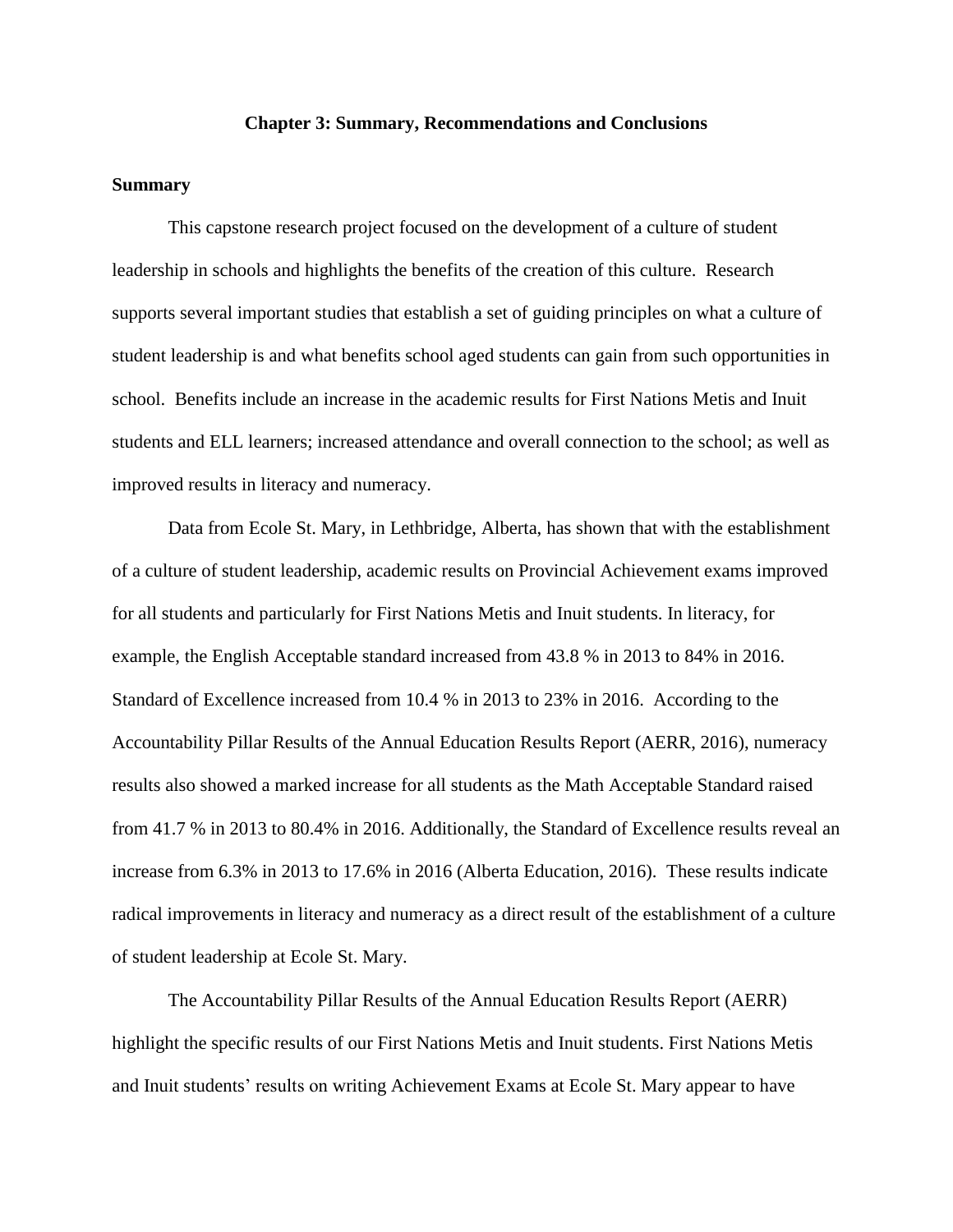improved or maintained measure of evaluation overall. An "Acceptable" level of achievement for First Nations, Metis and Inuit students is 47.5% up from 28.6% the previous year. Creating a culture of student leadership has succeeded in narrowing this gap and increasing the learning results for our First Nations Metis and Inuit students at the elementary age. Once students have reached junior high and high school the learning gap has usually widened tremendously and thus needs to be addressed at an early age.

Finding success through student leadership for First Nations student and ELL learners will lead our students to greater academic successes. This will also lead to increased student attendance for our First Nations Metis and Inuit students. Developing more leadership opportunities in school can also help students develop themselves and feel connected to the school environment (Bowman, 2013). Placing a focus on the attendance and academic achievement of the First Nations Metis and Inuit students of Ecole St. Mary School will have a positive impact on our entire school population. In order to close the achievement gap for our First Nations Metis and Inuit students and increase High School achievement, initiatives need to be implemented in Elementary school to build student leadership. Continuing to build a culture of student leadership will help to meet the needs of our students in terms of academic achievement and attendance, as students will feel a greater sense of connectivity to the school and community. Community building through leadership can be used to strengthen learning for the community as a whole (Shannon & Bylsma, 2007).

Student leadership also extends into the community in preparing students for the demanding and ever changing work environment. To reiterate the main research question for this project: How would the development of a culture of student leadership benefit student achievement and engagement for both the school and the wider community? The Accountability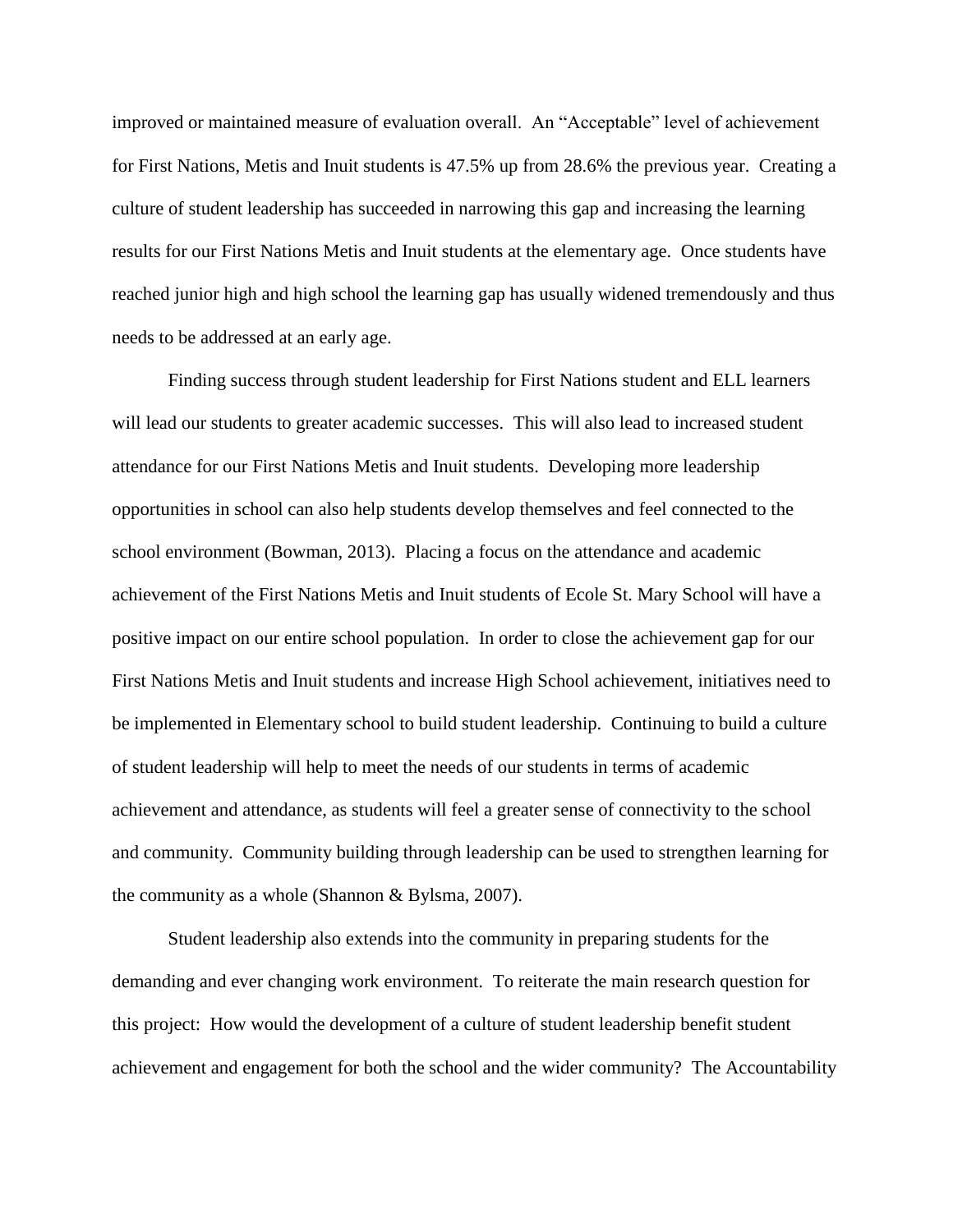Pillar Results of the Annual Education Results Report (AERR) highlights the effects on students' "Preparation for Lifelong Learning, World of Work and Citizenship" (Alberta Education, 2016). After a culture of student leadership was created at Ecole St. Mary, there was a discernible increase in the number of people who agreed with the following statement: "percentage of teachers and parents who agree that students are taught attitudes and behaviours that will make them successful at work when they finish school" (Alberta Education, 2016). In 2012, 61% agreed with this statement whereas in 2016 91% agreed, according to the 2016 AERR results.

#### <span id="page-24-0"></span>**Recommendations**

Developing a culture of student leadership in an elementary school environment in which students are intrinsically motivated and self-driven to lead can take a number of dedicated years to implement. If this drive for learning and leadership can be established at a young age it can carry on throughout high school, post-secondary and eventually the work place. The current overall lack of strong analytical skills interest and enthusiasm for learning can be overcome through student leadership and creating a leadership culture (Covey, 2008).

To develop an atmosphere of leadership, the first step is to slowly introduce classroom lessons that follow Covey's "Seven Habits" (2008). Once the habits have been introduced the language of leadership can begin to permeate throughout the school, playground and community. As a classroom, the students can develop a class mission statement that is then posted for all to see and be reminded of. When students practice leadership and follow the "Seven habits," they can be publically or privately acknowledged through a "Random Acts of Leadership" bulletin board that is written by other students (Covey p.113). Positive examples of leadership can also be broadcast on the daily announcements to encourage others to follow these habits and be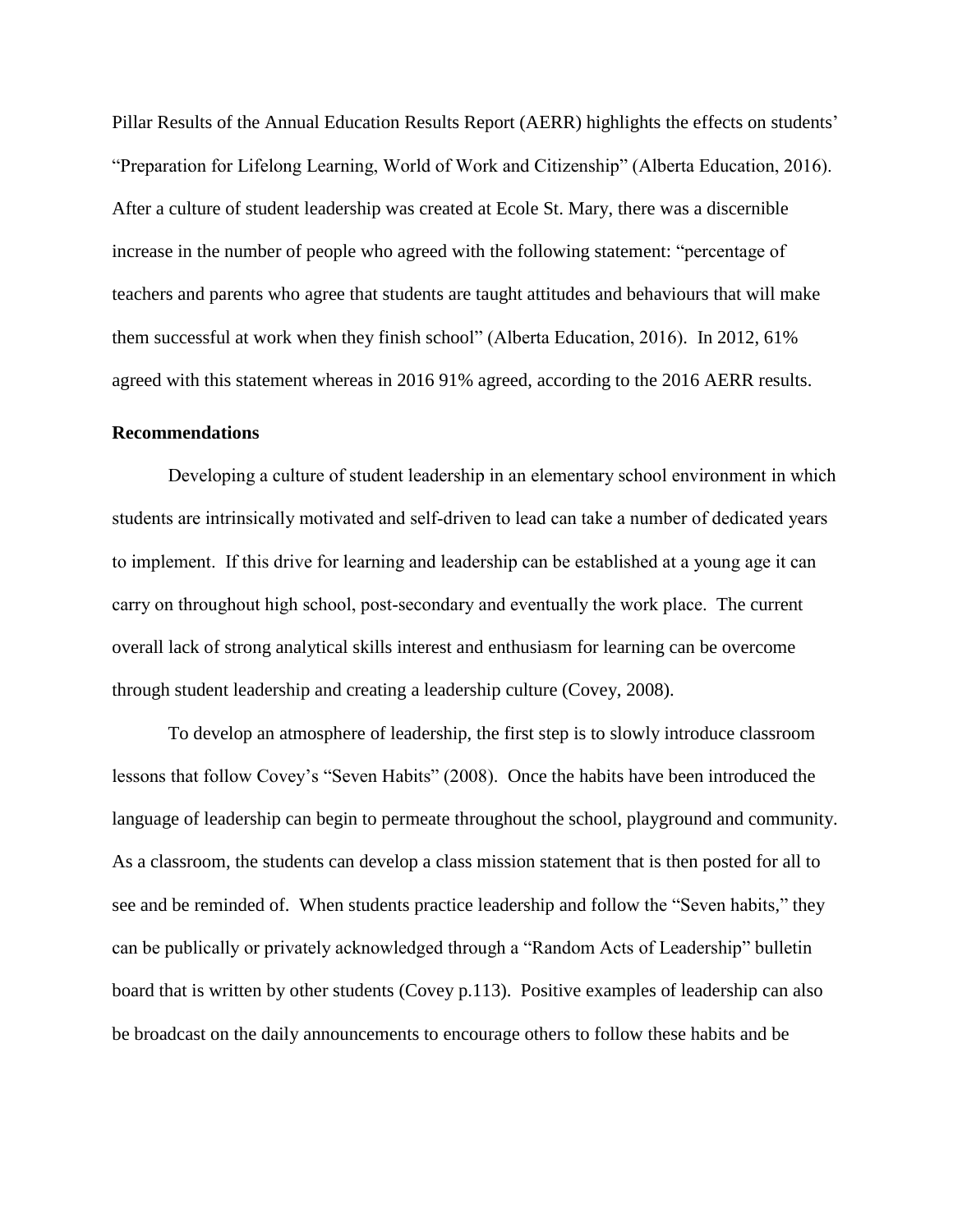leaders themselves. One of the main objectives is to give the students a common language through bulletin boards, songs and quotes visible throughout the school (Covey, 2008).

Students can also be acknowledged in monthly leadership assemblies, which are entirely run by the students. These sessions allow students an opportunity to speak publically and increase their self-confidence and self-worth (Hine, 2004). Students have the opportunity to plan the assembly and come up with roles for all students participating. The assembly is upbeat with the goal of encouraging the heart of all students present, showing the value of student leadership and recognizing the contributions of others (Kouzes & Posner, 2012).

The next step for the development of student leadership culture is to assign all students in the school leadership roles (Hine, 2004). Giving students a chance to lead at a young age will increase their opportunities to lead in the future (Posner, 2012). One role could be student greeters to welcome all students and parents to the school at the front doors (Covey, 2008). Students have leadership roles within the classroom and throughout the school, so that the opportunity to lead is felt by all students. Recognition of students who are doing a wonderful job leading can also be recognized as "Leaders of the week" (Covey, 2008, p.94).

Through the development of leadership roles routine roles can be developed within the school. Through these roles also giving the students autonomy to establish creative and innovative projects within their role will give meaning and help to establish a purpose for leadership (Kouzes & Posner, 2014). Allowing students to take risks and implement projects within the school that are meaningful to them helps to create leaders and develop the school culture. Such projects could include creating and caring for a school garden, raising awareness regarding social justice issues. This involves giving leadership groups the time to plan and implement their own projects. Leadership culture develops by students looking for ways to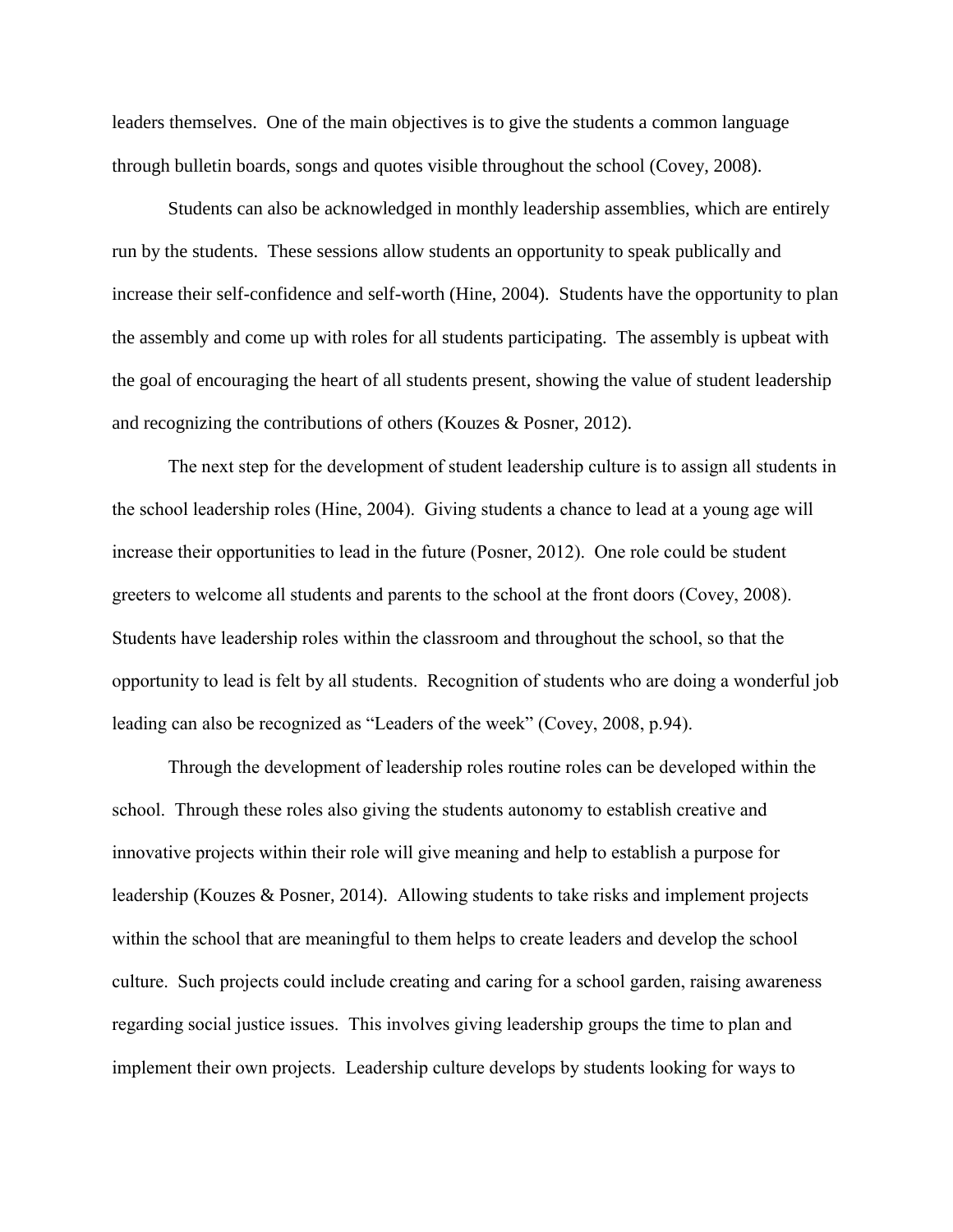improve our school community through project development and innovation (Kouzes & Posner, 2014).

Another step is to move forward with the collection of student data and goal setting through a "Data Notebook" (Covey, 2008, p.61). Binders which are kept up to date with the students own school data ranging from attendance to goals which the student has set for him or herself. The data only represents the individual student's data, so they are only compared to themselves and only compete against themselves and their own goals (Covey, 2008). Kouzes and Posner (2012) view goal setting as a means of keeping oneself focused and staying on track with one's intentions. Teacher's also need to routinely provide critical feedback on the goals that the student has set. Goals and feedback need to come together to keep moving in the right direction to fulfill the goals that are set (Kouzes and Posner, 2012).

Pulling all of these elements together to create a culture of student leadership will ultimately bring all members of the school together to feel part of the community. When the community is together with common language, goal setting and leadership roles, then all members feel like they are part of the community (Bowman, 2013). Once the feeling of community is established then the students, including at risk leaners, feel connected.

#### <span id="page-26-0"></span>**Conclusion**

The potential benefits of creating a culture of student leadership have no bounds. Closing the gap surrounding student motivation and instilling a sense of enthusiasm for learning at a young age can be established through the development of a culture of student leadership. The building of strong analytical skills and creating a community working together towards common goals with a common language and mission is essential to this development. Creating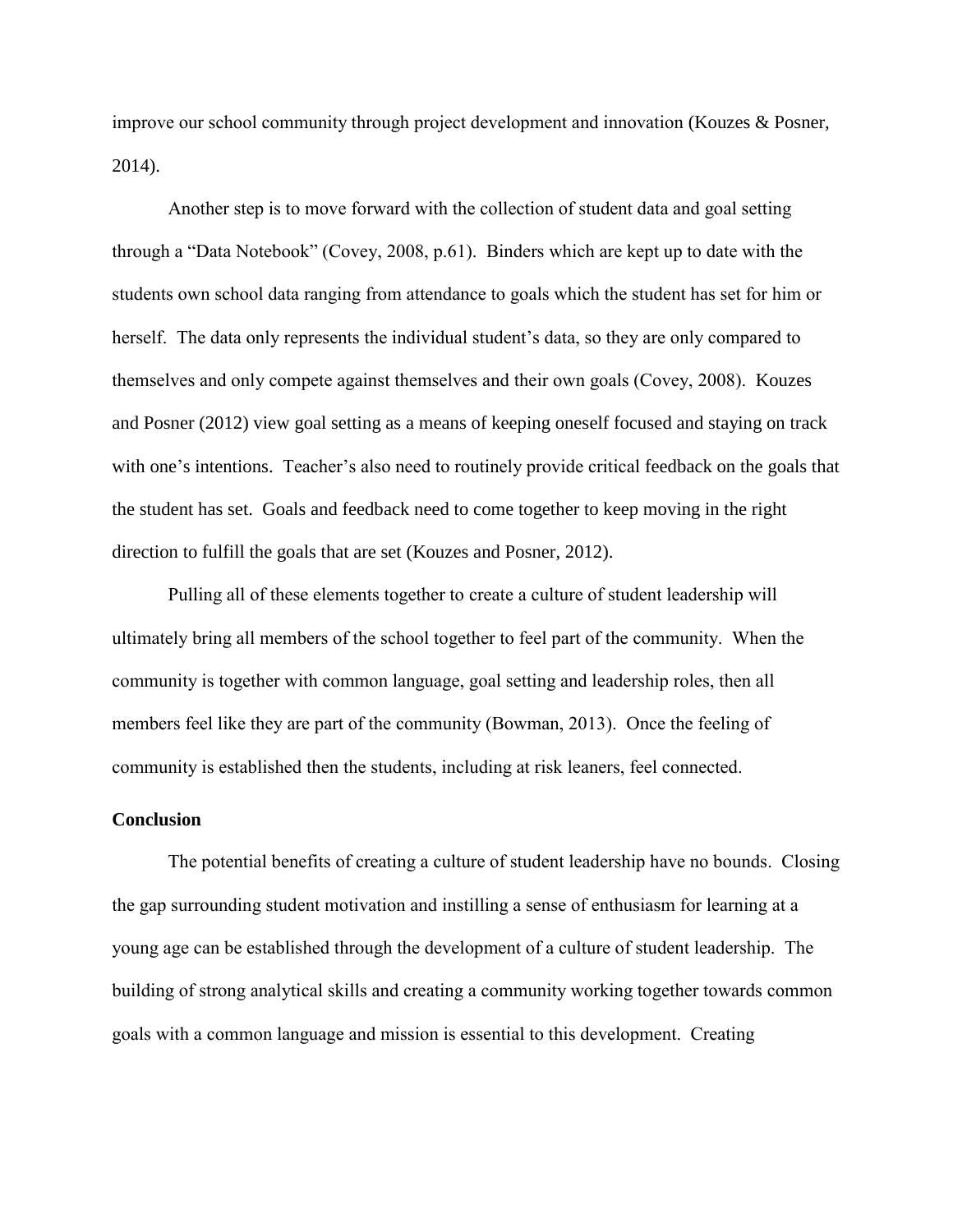opportunities for students to lead creates future leaders. Establishing leaders at a young age only sets students up for success in their future schooling or business/work environment.

When developing a culture of student leadership to benefit student achievement and engagement in the school and wider community, all students need to be given equal opportunity to lead. At risk learners, in particular, need to be at the center of the planning to ensure that all learners receive the benefits of increased literacy and numeracy levels. Additional benefits include less referrals to the office for behavioral concerns and building a greater sense of connection to the school environment. Once they have completed school, learning behaviours established at a young age will only make students more successful in their future careers. As evidenced by these numerous benefits, a culture of student leadership needs to be shared with students at a young age.

At Ecole St. Mary, in Lethbridge, the establishment of a culture of student leadership has had numerous benefits. Notably, it has aided in closing the achievement gap for the all students and particularly for First Nations Metis and Inuit students who have demonstrated dramatic increases in literacy and numeracy rates. In fact, results have shown great improvements for all learners in literacy, numeracy and a higher standard of excellence on the Provincial Achievement Test results for all students. Through giving all students the opportunity to lead and to be successful has shown to a benefit through the data results. Students have furthermore shown an overall sense of joy and increased confidence through the establishment of leadership culture. The culture of the school has positively shifted resulting in greater academic achievement and an overall sense of connectivity to the school community.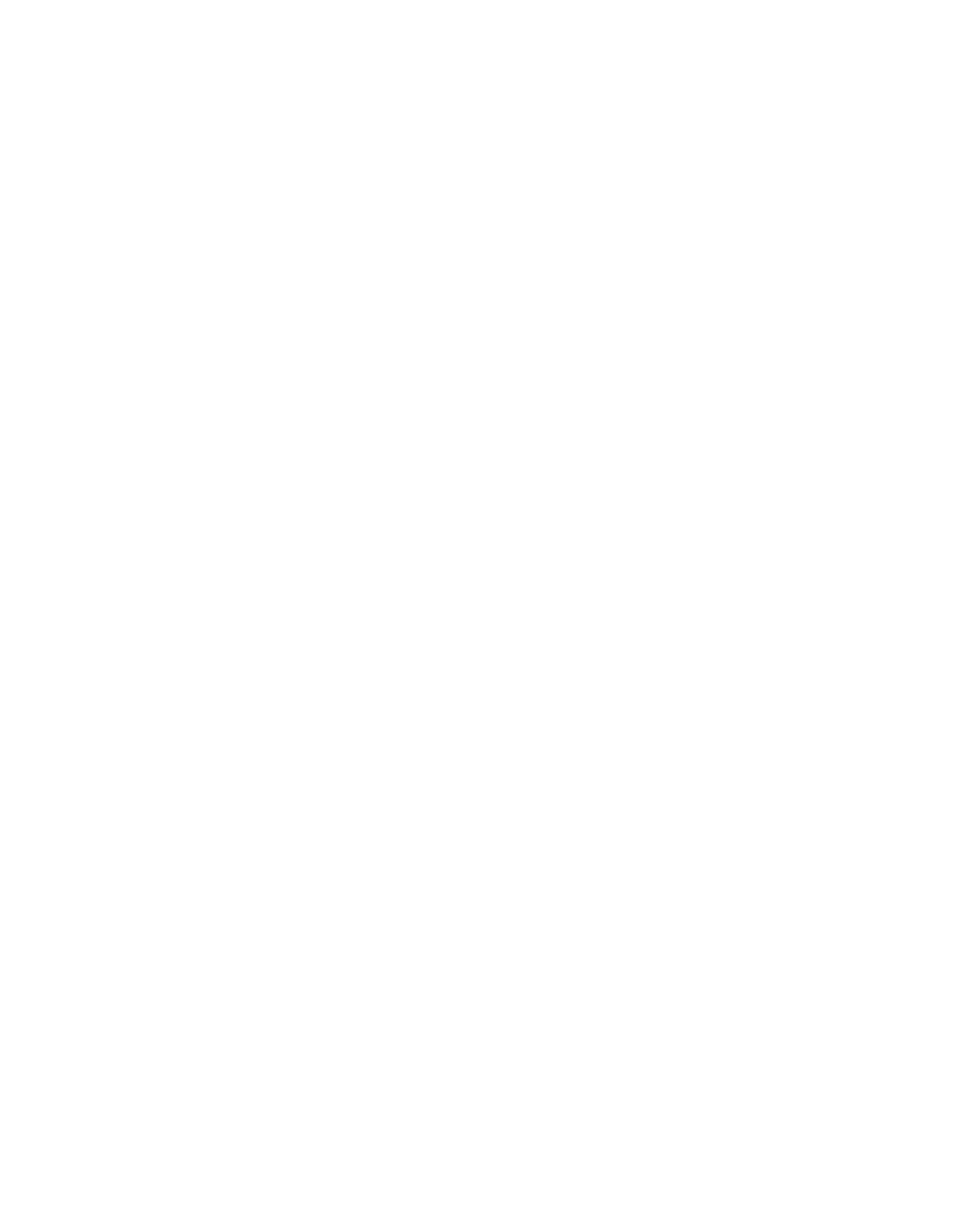#### **References**

- <span id="page-29-0"></span>Alberta Education (2016). Accountability Pillar Results for Annual Education Results Report (AERR). Edmonton, Alberta. Retrieved from [https://education.alberta.ca/accountability](https://education.alberta.ca/accountability-pillar/about-the-pillar/)[pillar/about-the-pillar/](https://education.alberta.ca/accountability-pillar/about-the-pillar/)
- Alberta Education (2016) Accountability Pillar Results for Annual Education Results Report (AERR) First Nations, Metis and Inuit (FNMI) Report. Edmonton, Alberta. Retrieved from<https://education.alberta.ca/accountability-pillar/about-the-pillar/>
- Alberta Education (2009). *Principal quality practice guideline: Promoting successful school leadership in Alberta.* Retrieved from [PERLINK "http://goo.gl/kuGqmI"](file:///C:/Users/FrizzleyS/Documents/MasterCapstone/Master%20Capstone%202016/PERLINK%20%22http:/goo.gl/kuGqmI%22%20http:/goo.gl/kuGqmI)  [http://goo.gl/kuGqmI](file:///C:/Users/FrizzleyS/Documents/MasterCapstone/Master%20Capstone%202016/PERLINK%20%22http:/goo.gl/kuGqmI%22%20http:/goo.gl/kuGqmI)
- Alberta Education. (2016). *Draft teaching quality standard*. Retrieved July 6, 2016 from [ching\\_Quality\\_Standard\\_dr.pdf\\_http://c.ymcdn.com/sites/www.albertaschoolcouncils.ca/](http://c.ymcdn.com/sites/www.albertaschoolcouncils.ca/resource/resmgr/PDFs/2016/Te) [resource/resmgr/PDFs/2016/Te ching\\_Quality\\_Standard\\_dr.pdf](http://c.ymcdn.com/sites/www.albertaschoolcouncils.ca/resource/resmgr/PDFs/2016/Te)
- Alberta Education (2009). *Principal quality practice guideline: Promoting successful school leadership in Alberta.* Retrieved from [PERLINK "http://goo.gl/kuGqmI"](file:///C:/Users/FrizzleyS/Documents/MasterCapstone/Master%20Capstone%202016/PERLINK%20%22http:/goo.gl/kuGqmI%22%20http:/goo.gl/kuGqmI)  [http://goo.gl/kuGqmI](file:///C:/Users/FrizzleyS/Documents/MasterCapstone/Master%20Capstone%202016/PERLINK%20%22http:/goo.gl/kuGqmI%22%20http:/goo.gl/kuGqmI)
- The Alberta Teacher's Association. (2004). *ATA Code of Conduct.* Retrieved from PERLINK "http://goo.gl/hjB2wV" http://goo.gl/hjB2wV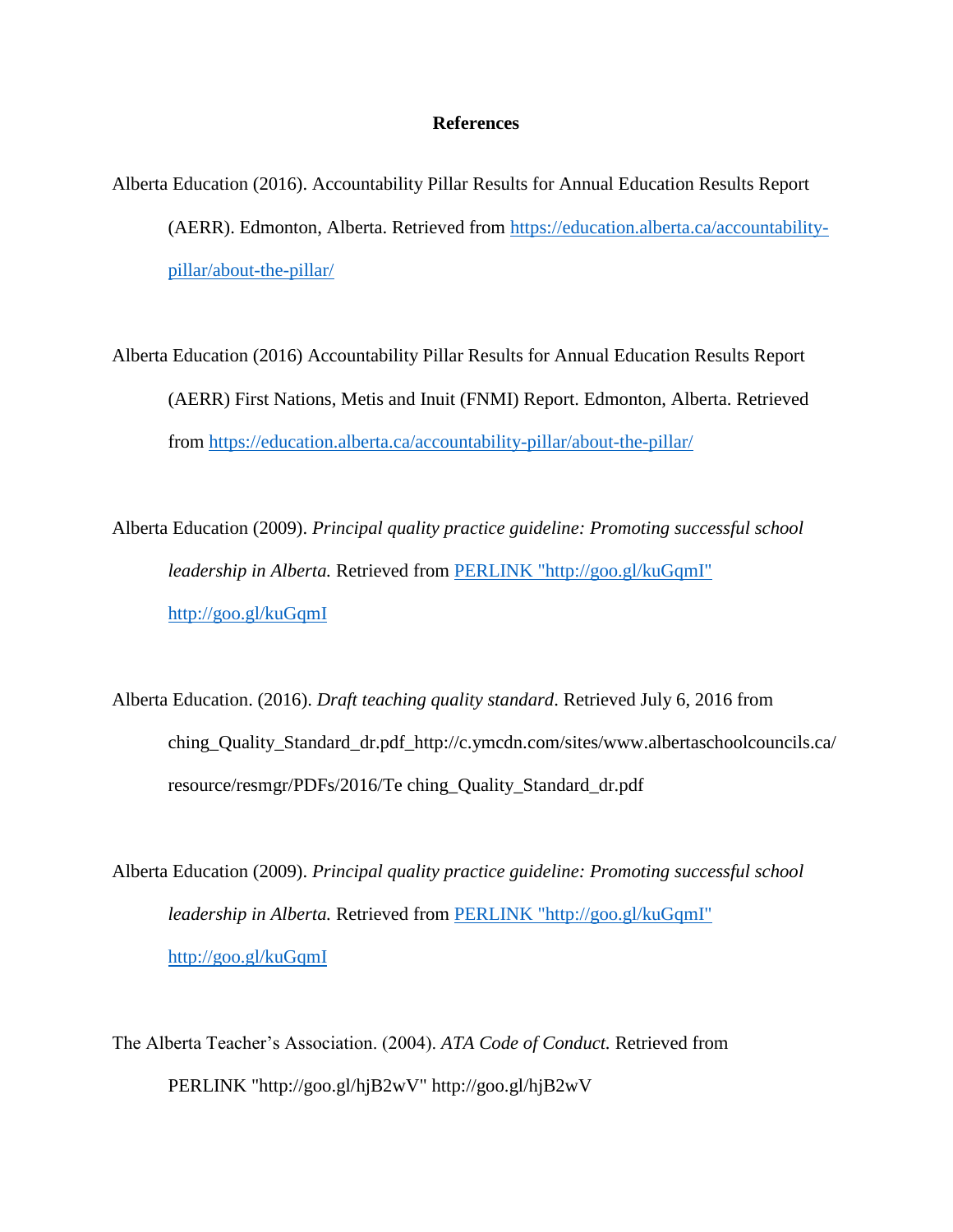- Allen, S. J., Shankman, M. L., & Miguel, R. F. (2012). Emotionally intelligent leadership: An integrative, process-oriented theory of student leadership. Journal of Leadership Education, 11(1), 177-203. doi:10.12806/V11/I1/TF1
- Bowman, R. F. (2013). Learning Leadership Skills in Middle School. Clearing House 86 (2), 59–63. doi: 10.1080/00098655.2012.744291
- Covey, S.R. (2008). The leader in me: How schools and parents around the world are inspiring greatness, one child at a time. New York, NY: Free Press.
- Goleman, D. (2014). What makes a leader: Why emotional intelligence matters  $(1<sup>st</sup>$  ed.). Florence, MA: More than sound, LLC.
- Hine, G.S.C. . (2014). Student Leadership Development: A Functional Framework. *Journal of Catholic Education* 18, no. 1: 79–110. doi: [.edu/10.15365/joce.1801052014"](file:///C:/Users/FrizzleyS/Documents/MasterCapstone/Master%20Capstone%202016/.edu/10.15365/joce.1801052014%22%20http:/dx.doi.org.proxy.cityu.edu/10.15365/joce.1801052014)  [http://dx.doi.org.proxy.cityu.edu/10.15365/joce.1801052014.](file:///C:/Users/FrizzleyS/Documents/MasterCapstone/Master%20Capstone%202016/.edu/10.15365/joce.1801052014%22%20http:/dx.doi.org.proxy.cityu.edu/10.15365/joce.1801052014)

Holy Spirit Roman Catholic Separate Regional Division No. 4. (2016). Administrative Procedures Manual. Retrieved from

[http://www.holyspirit.ab.ca/\\_cabinet/2/10/Section\\_100\\_-\\_General\\_Administration.pdf](http://www.holyspirit.ab.ca/_cabinet/2/10/Section_100_-_General_Administration.pdf)

Holy Spirit Roman Catholic Separate Regional Division No. 4.(2015). 2014/2015 Annual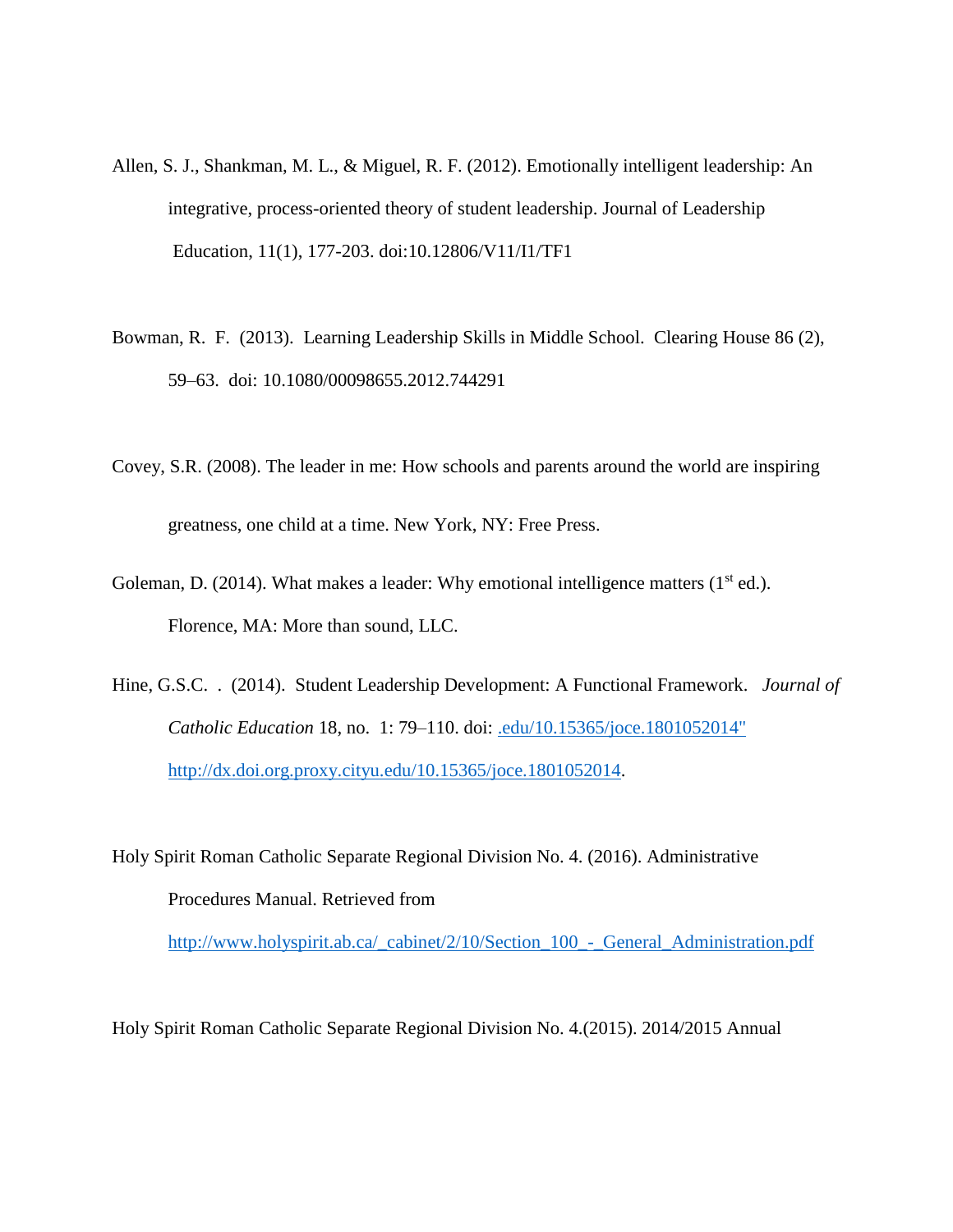Education Results Report & 2015-2018 Three year Education Plan. Retrieved from http://www.holyspirit.ab.ca/\_cabinet/2/14/105/Combined\_3\_Year\_Education\_Plan\_2015 \_2018\_and\_AERR\_2014\_2015\_-\_Final.pdf

- Kouzes, J. M., Posner, B. Z., & NetLibrary, I. (2012). The leadership challenge ( $5<sup>th</sup>$  ed.). San Francisco, CA: Jossey-Bass.
- Kouzes, J. M., & Posner, B. Z. (2014). The student leadership challenge: Five practices for becoming an exemplary leader (Second;2nd; ed.). US: Jossey Bass Ltd
- Kouzes, J. M., & Posner, B. Z. (2005). Student leadership practices inventory (LPI) (2nd Edition). Hoboken, NJ, USA: Jossey-Bass. Retrieved from ERLINK "http://www.ebrary.com" http://www.ebrary.com
- Posner, B. Z. (2012). Effectively measuring student leadership. *Administrative Sciences, 2*(4),221-234. doi:http://dx.doi.org/10.3390/admsci2040221
- Province of Alberta. (2015). *School Act.* Edmonton, AB: Alberta Queen's Printer. Retrieved from [rta.ca/documents/Acts/s03.pdf" http://www.qp.alberta.ca/documents/Acts/s03.pdf](http://www.qp.albe/)
- Renner, M., Tayor-Powell, E., (2003) Analyzing qualitative data. Program Development & Education Retrieved from<http://learningstore.uwex.edu/assets/pdfs/g3658-12.pdf>
- Shannon, G. S., Bylsma, P., & Washington (State). Superintendent of Public Instruction. (2007). Nine characteristics of high-performing schools (2nd ed.). Olympia, WA: Office of Superintendent of Public Instruction